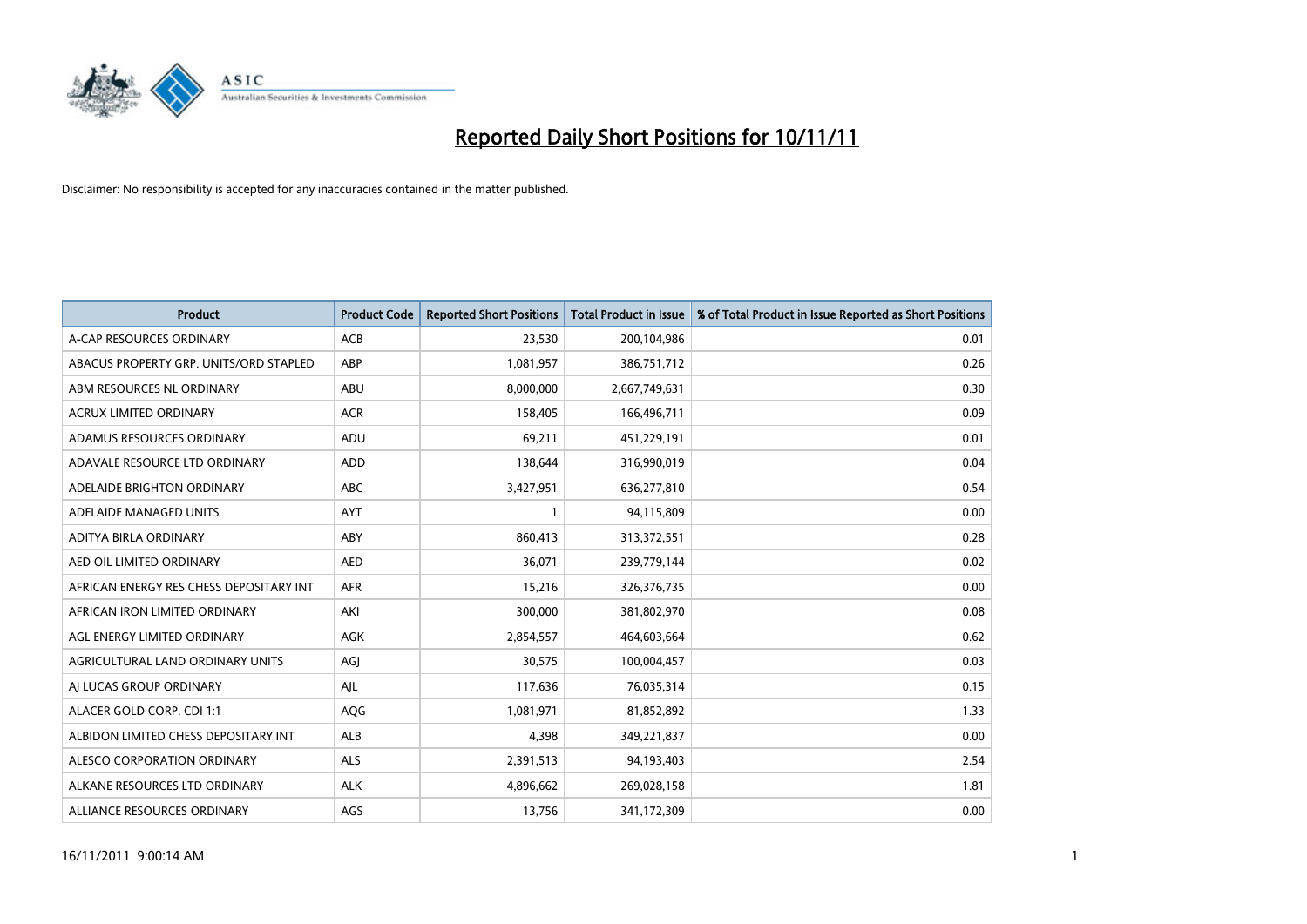

| <b>Product</b>                         | <b>Product Code</b> | <b>Reported Short Positions</b> | <b>Total Product in Issue</b> | % of Total Product in Issue Reported as Short Positions |
|----------------------------------------|---------------------|---------------------------------|-------------------------------|---------------------------------------------------------|
| ALLIED GOLD MIN PLC CDI 1:1            | <b>ALD</b>          | 5,261                           | 73,573,896                    | 0.01                                                    |
| ALLIED HEALTH LTD ORDINARY             | AHZ                 | 134,528                         | 643,360,097                   | 0.02                                                    |
| ALTONA MINING LTD ORDINARY             | <b>AOH</b>          | 554,901                         | 518,687,704                   | 0.11                                                    |
| ALUMINA LIMITED ORDINARY               | <b>AWC</b>          | 44,332,841                      | 2,440,196,187                 | 1.80                                                    |
| AMADEUS ENERGY ORDINARY                | AMU                 | 454,000                         | 278,693,545                   | 0.16                                                    |
| AMALGAMATED HOLDINGS ORDINARY          | <b>AHD</b>          | 4                               | 157,480,461                   | 0.00                                                    |
| AMCOR LIMITED ORDINARY                 | AMC                 | 3,906,410                       | 1,226,610,819                 | 0.29                                                    |
| AMP LIMITED ORDINARY                   | AMP                 | 8,501,798                       | 2,854,672,784                 | 0.28                                                    |
| AMPELLA MINING ORDINARY                | <b>AMX</b>          | 758,133                         | 204,985,108                   | 0.37                                                    |
| ANGLOGOLD ASHANTI CDI 5:1              | AGG                 | 4                               | 89,207,765                    | 0.00                                                    |
| ANSELL LIMITED ORDINARY                | <b>ANN</b>          | 2,731,677                       | 131, 177, 201                 | 2.09                                                    |
| ANZ BANKING GRP LTD ORDINARY           | ANZ                 | 19,201,850                      | 2,629,322,167                 | 0.74                                                    |
| APA GROUP STAPLED SECURITIES           | <b>APA</b>          | 8,056,143                       | 639,334,625                   | 1.25                                                    |
| APEX MINERALS NL ORDINARY              | <b>AXM</b>          | 885,146                         | 5,550,243,713                 | 0.02                                                    |
| APN EUROPEAN RETAIL UNITS STAPLED SEC. | <b>AEZ</b>          | 11,832                          | 544,910,660                   | 0.00                                                    |
| APN NEWS & MEDIA ORDINARY              | <b>APN</b>          | 23,837,951                      | 630,211,415                   | 3.79                                                    |
| AQUARIUS PLATINUM. ORDINARY            | <b>AOP</b>          | 1,752,335                       | 470,312,578                   | 0.35                                                    |
| AQUILA RESOURCES ORDINARY              | <b>AQA</b>          | 6,158,129                       | 374,368,499                   | 1.60                                                    |
| ARAFURA RESOURCE LTD ORDINARY          | ARU                 | 7,102,232                       | 367,980,342                   | 1.91                                                    |
| ARB CORPORATION ORDINARY               | ARP                 | 14,120                          | 72,481,302                    | 0.01                                                    |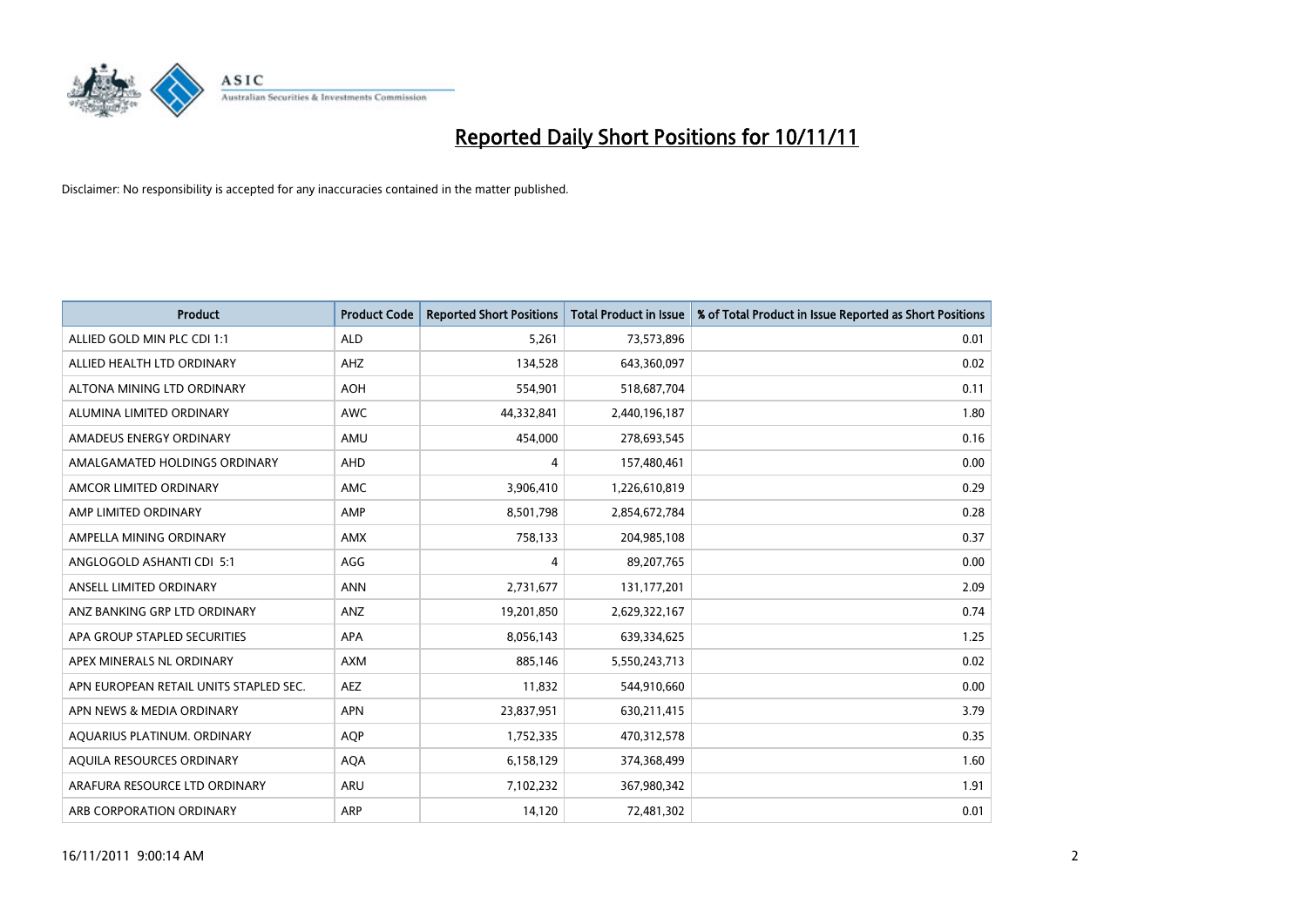

| <b>Product</b>                          | <b>Product Code</b> | <b>Reported Short Positions</b> | <b>Total Product in Issue</b> | % of Total Product in Issue Reported as Short Positions |
|-----------------------------------------|---------------------|---------------------------------|-------------------------------|---------------------------------------------------------|
| ARDENT LEISURE GROUP STAPLED SECURITIES | AAD                 | 689,705                         | 324,236,390                   | 0.20                                                    |
| ARISTOCRAT LEISURE ORDINARY             | <b>ALL</b>          | 27,673,537                      | 543,181,024                   | 5.11                                                    |
| ASCIANO LIMITED ORDINARY                | <b>AIO</b>          | 13,861,801                      | 2,926,103,883                 | 0.45                                                    |
| ASG GROUP LIMITED ORDINARY              | ASZ                 | 89,990                          | 171,456,889                   | 0.05                                                    |
| ASPEN GROUP ORD/UNITS STAPLED           | <b>APZ</b>          | 1,077,743                       | 584,985,037                   | 0.18                                                    |
| ASPIRE MINING LTD ORDINARY              | <b>AKM</b>          | 450,159                         | 620,594,556                   | 0.07                                                    |
| ASTON RES LTD ORDINARY                  | <b>AZT</b>          | 1,706,258                       | 204,527,604                   | 0.83                                                    |
| ASTRO JAP PROP GROUP STAPLED SECURITIES | AJA                 | 28,020                          | 58,445,002                    | 0.05                                                    |
| ASX LIMITED ORDINARY                    | <b>ASX</b>          | 2,021,792                       | 175,136,729                   | 1.14                                                    |
| ATLANTIC LIMITED ORDINARY               | ATI                 | 84,865                          | 114,474,240                   | 0.07                                                    |
| ATLAS IRON LIMITED ORDINARY             | <b>AGO</b>          | 15,652,478                      | 889,036,055                   | 1.74                                                    |
| <b>AURORA OIL &amp; GAS ORDINARY</b>    | <b>AUT</b>          | 12,346,054                      | 411,155,343                   | 3.02                                                    |
| AUSDRILL LIMITED ORDINARY               | ASL                 | 99,103                          | 302,754,823                   | 0.02                                                    |
| AUSENCO LIMITED ORDINARY                | AAX                 | 1,310,918                       | 123,258,843                   | 1.06                                                    |
| <b>AUSTAL LIMITED ORDINARY</b>          | ASB                 | 320,051                         | 188,069,638                   | 0.17                                                    |
| AUSTAR UNITED ORDINARY                  | <b>AUN</b>          | 2,080,214                       | 1,271,505,737                 | 0.15                                                    |
| AUSTBROKERS HOLDINGS ORDINARY           | <b>AUB</b>          | $\overline{2}$                  | 55,419,436                    | 0.00                                                    |
| AUSTIN ENGINEERING ORDINARY             | <b>ANG</b>          | 4,847                           | 72,014,403                    | 0.00                                                    |
| <b>AUSTRALAND ASSETS ASSETS</b>         | AAZPB               | 1,168                           | 2,750,000                     | 0.04                                                    |
| AUSTRALAND PROPERTY STAPLED SECURITY    | <b>ALZ</b>          | 398,317                         | 576,846,597                   | 0.07                                                    |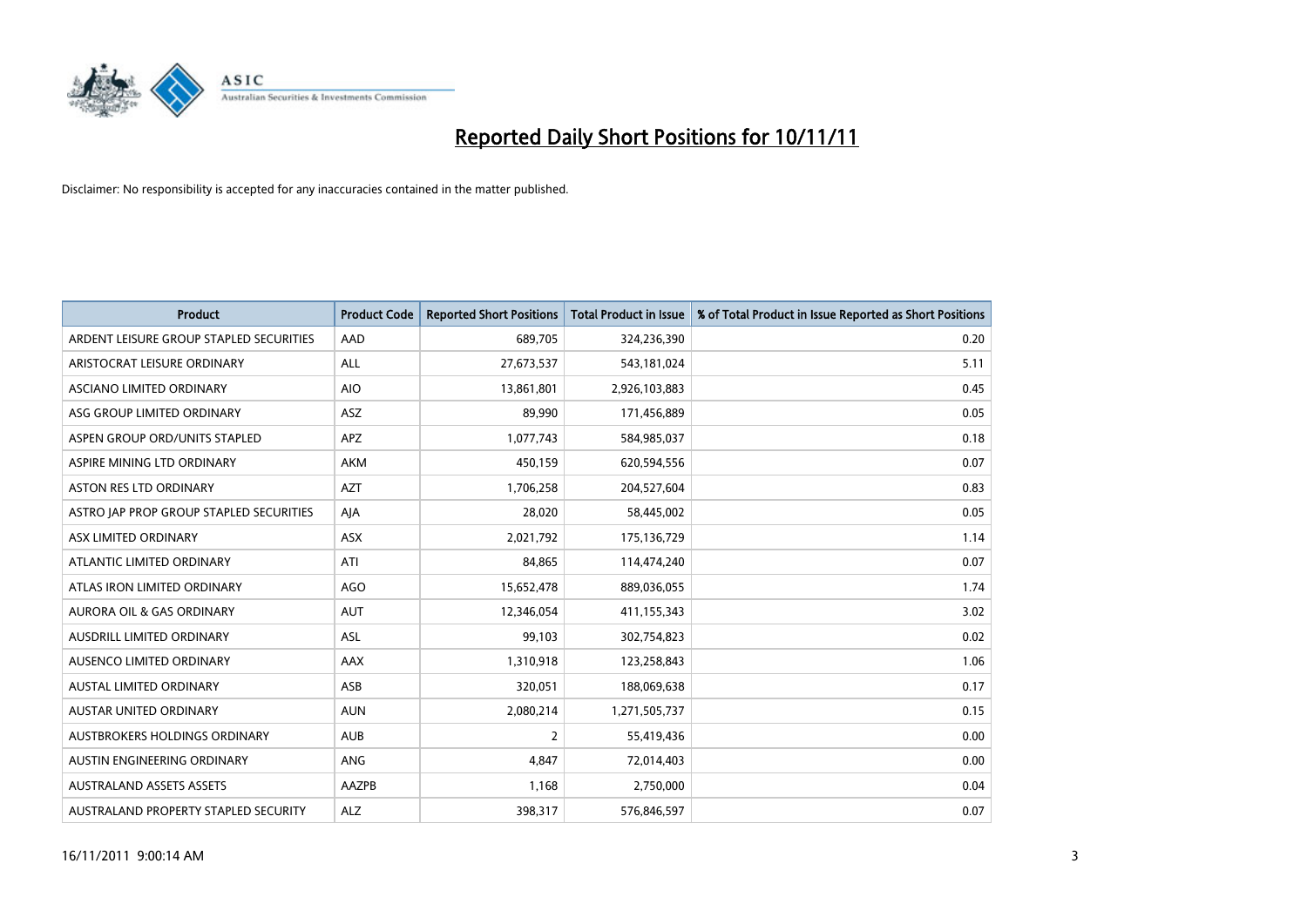

| <b>Product</b>                       | <b>Product Code</b> | <b>Reported Short Positions</b> | <b>Total Product in Issue</b> | % of Total Product in Issue Reported as Short Positions |
|--------------------------------------|---------------------|---------------------------------|-------------------------------|---------------------------------------------------------|
| AUSTRALIAN AGRICULT, ORDINARY        | AAC                 | 933,313                         | 312,892,824                   | 0.28                                                    |
| <b>AUSTRALIAN EDUCATION UNITS</b>    | <b>AEU</b>          | 625,000                         | 175,465,397                   | 0.36                                                    |
| AUSTRALIAN INFRASTR, UNITS/ORDINARY  | <b>AIX</b>          | 10,471,537                      | 620,733,944                   | 1.67                                                    |
| AUSTRALIAN MINES LTD ORDINARY        | <b>AUZ</b>          | 1,400,000                       | 636,910,317                   | 0.22                                                    |
| AUSTRALIAN PHARM, ORDINARY           | API                 | 726,173                         | 488,115,883                   | 0.15                                                    |
| AUTOMOTIVE HOLDINGS ORDINARY         | <b>AHE</b>          | 11,095                          | 260,579,682                   | 0.00                                                    |
| AVANCO RESOURCES LTD ORDINARY        | AVB                 | 370,000                         | 797,102,736                   | 0.05                                                    |
| AVEXA LIMITED ORDINARY               | <b>AVX</b>          | 243,657                         | 847,688,779                   | 0.03                                                    |
| AWE LIMITED ORDINARY                 | <b>AWE</b>          | 2,044,871                       | 521,871,941                   | 0.40                                                    |
| AZUMAH RESOURCES ORDINARY            | <b>AZM</b>          | 510,786                         | 282,020,356                   | 0.18                                                    |
| <b>BANDANNA ENERGY ORDINARY</b>      | <b>BND</b>          | 974,124                         | 528,481,199                   | 0.18                                                    |
| BANK OF QUEENSLAND. ORDINARY         | <b>BOQ</b>          | 11,496,044                      | 225,369,547                   | 5.07                                                    |
| <b>BANNERMAN RESOURCES ORDINARY</b>  | <b>BMN</b>          | 150,566                         | 234,435,934                   | 0.06                                                    |
| <b>BASE RES LIMITED ORDINARY</b>     | <b>BSE</b>          | 1,381,995                       | 460,440,029                   | 0.30                                                    |
| <b>BATHURST RESOURCES ORDINARY</b>   | <b>BTU</b>          | 8,486,900                       | 688,747,997                   | 1.23                                                    |
| <b>BAUXITE RESOURCE LTD ORDINARY</b> | <b>BAU</b>          | 111,797                         | 235,379,896                   | 0.05                                                    |
| BC IRON LIMITED ORDINARY             | <b>BCI</b>          | 293,426                         | 95,311,000                    | 0.31                                                    |
| BEACH ENERGY LIMITED ORDINARY        | <b>BPT</b>          | 2,006,730                       | 1,107,635,932                 | 0.16                                                    |
| BEADELL RESOURCE LTD ORDINARY        | <b>BDR</b>          | 3,181,837                       | 657,906,946                   | 0.49                                                    |
| BENDIGO AND ADELAIDE ORDINARY        | <b>BEN</b>          | 6,302,464                       | 365,816,262                   | 1.72                                                    |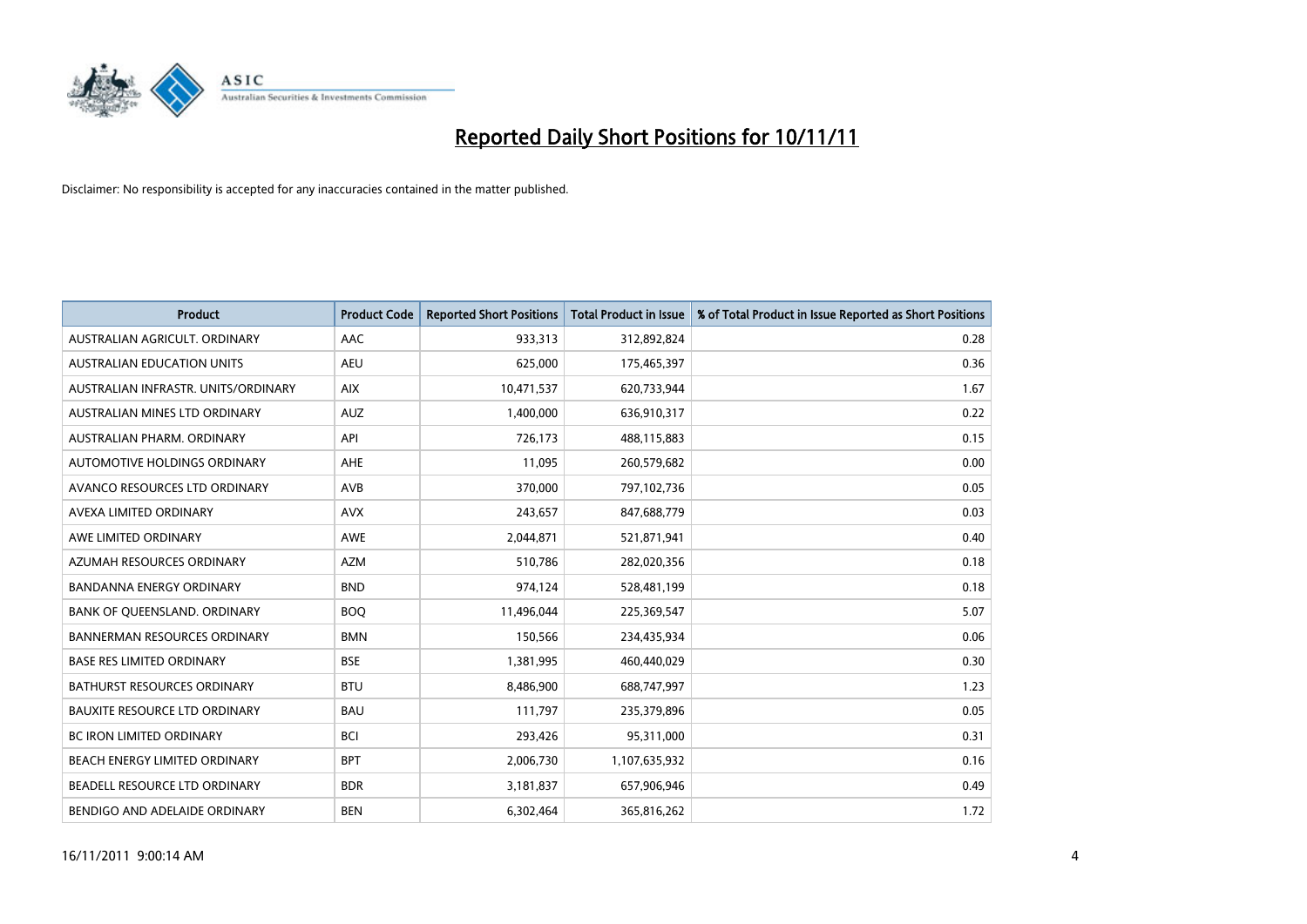

| <b>Product</b>                       | <b>Product Code</b> | <b>Reported Short Positions</b> | <b>Total Product in Issue</b> | % of Total Product in Issue Reported as Short Positions |
|--------------------------------------|---------------------|---------------------------------|-------------------------------|---------------------------------------------------------|
| BERKELEY RESOURCES ORDINARY          | <b>BKY</b>          | 179,238                         | 174,298,273                   | 0.10                                                    |
| BETASHARES ASX RES ETF UNITS         | <b>ORE</b>          | 88,220                          | 4,519,665                     | 1.95                                                    |
| <b>BHP BILLITON LIMITED ORDINARY</b> | <b>BHP</b>          | 29,830,277                      | 3,211,496,105                 | 0.93                                                    |
| <b>BILLABONG ORDINARY</b>            | <b>BBG</b>          | 27,781,188                      | 255,102,103                   | 10.88                                                   |
| <b>BIOTA HOLDINGS ORDINARY</b>       | <b>BTA</b>          | 1,469,278                       | 181,703,711                   | 0.80                                                    |
| <b>BISALLOY STEEL ORDINARY</b>       | <b>BIS</b>          | 84,480                          | 216,455,965                   | 0.04                                                    |
| BKI INVESTMENT LTD ORDINARY          | BKI                 | 508                             | 425,549,573                   | 0.00                                                    |
| <b>BLACKTHORN RESOURCES ORDINARY</b> | <b>BTR</b>          | 35,848                          | 122,918,000                   | 0.03                                                    |
| BLUESCOPE STEEL LTD ORDINARY         | <b>BSL</b>          | 83,448,029                      | 1,849,170,356                 | 4.50                                                    |
| <b>BOART LONGYEAR ORDINARY</b>       | <b>BLY</b>          | 5,919,069                       | 461,163,412                   | 1.27                                                    |
| <b>BOOM LOGISTICS ORDINARY</b>       | <b>BOL</b>          | 337,999                         | 465,011,147                   | 0.07                                                    |
| BORAL LIMITED, ORDINARY              | <b>BLD</b>          | 34,157,957                      | 744,729,957                   | 4.58                                                    |
| BOTSWANA METALS LTD ORDINARY         | <b>BML</b>          | 7,000                           | 143,717,013                   | 0.00                                                    |
| <b>BOW ENERGY LIMITED ORDINARY</b>   | <b>BOW</b>          | 2,238,893                       | 361,926,672                   | 0.61                                                    |
| <b>BRADKEN LIMITED ORDINARY</b>      | <b>BKN</b>          | 3,329,323                       | 166,615,917                   | 1.98                                                    |
| <b>BRAMBLES LIMITED ORDINARY</b>     | <b>BXB</b>          | 13,377,960                      | 1,480,298,796                 | 0.88                                                    |
| <b>BREVILLE GROUP LTD ORDINARY</b>   | <b>BRG</b>          | 2,739                           | 130,095,322                   | 0.00                                                    |
| <b>BRICKWORKS LIMITED ORDINARY</b>   | <b>BKW</b>          | 82,684                          | 147,567,333                   | 0.06                                                    |
| <b>BROCKMAN RESOURCES ORDINARY</b>   | <b>BRM</b>          | 63,959                          | 144,803,151                   | 0.04                                                    |
| BT INVESTMENT MNGMNT ORDINARY        | <b>BTT</b>          | 1,249,790                       | 267,906,977                   | 0.47                                                    |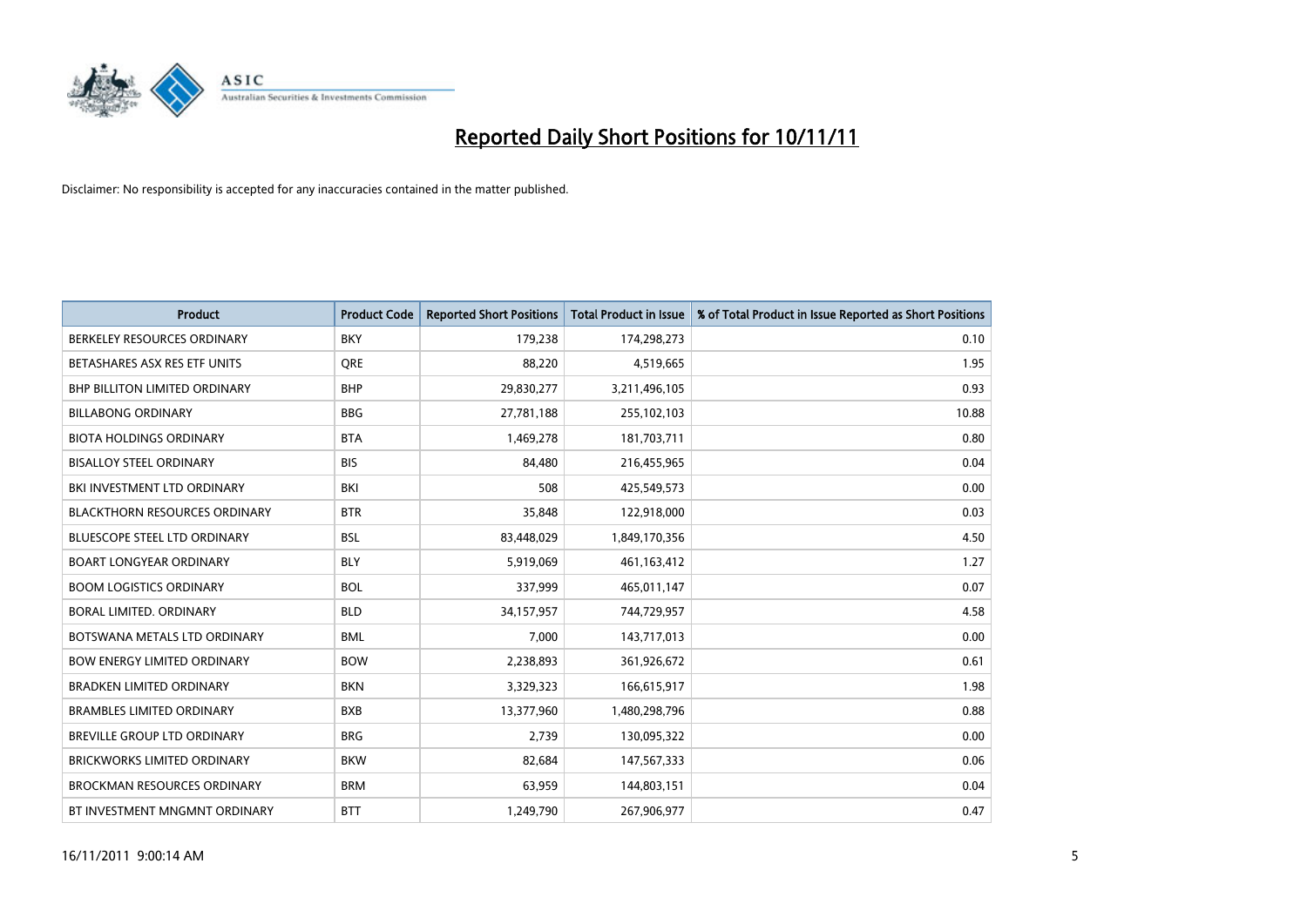

| <b>Product</b>                                | <b>Product Code</b> | <b>Reported Short Positions</b> | <b>Total Product in Issue</b> | % of Total Product in Issue Reported as Short Positions |
|-----------------------------------------------|---------------------|---------------------------------|-------------------------------|---------------------------------------------------------|
| <b>BURU ENERGY ORDINARY</b>                   | <b>BRU</b>          | 655,589                         | 213,963,477                   | 0.31                                                    |
| <b>BWP TRUST ORDINARY UNITS</b>               | <b>BWP</b>          | 479.636                         | 520,012,793                   | 0.08                                                    |
| CABCHARGE AUSTRALIA ORDINARY                  | CAB                 | 608,292                         | 120,437,014                   | 0.50                                                    |
| CALTEX AUSTRALIA ORDINARY                     | <b>CTX</b>          | 6,081,416                       | 270,000,000                   | 2.26                                                    |
| <b>CAMPBELL BROTHERS ORDINARY</b>             | <b>CPB</b>          | 374,414                         | 67,503,411                    | 0.54                                                    |
| CAPE LAMBERT RES LTD ORDINARY                 | <b>CFE</b>          | 1,080,516                       | 652,171,792                   | 0.16                                                    |
| CARABELLA RES LTD ORDINARY                    | <b>CLR</b>          | 13,003                          | 98,778,296                    | 0.01                                                    |
| <b>CARBON ENERGY ORDINARY</b>                 | <b>CNX</b>          | 405,596                         | 698,517,858                   | 0.05                                                    |
| <b>CARDNO LIMITED ORDINARY</b>                | <b>CDD</b>          | 4,169                           | 110,301,978                   | 0.00                                                    |
| CARNARVON PETROLEUM ORDINARY                  | <b>CVN</b>          | 2,254,865                       | 690,320,634                   | 0.31                                                    |
| <b>CARNEGIE WAVE ENERGY ORDINARY</b>          | <b>CWE</b>          | 83,000                          | 901,487,627                   | 0.01                                                    |
| <b>CARPATHIAN RESOURCES ORDINARY</b>          | <b>CPN</b>          | 75,000                          | 265,533,501                   | 0.03                                                    |
| CARPENTARIA EXP. LTD ORDINARY                 | CAP                 | 9,777                           | 98,991,301                    | 0.01                                                    |
| CARSALES.COM LTD ORDINARY                     | <b>CRZ</b>          | 16,101,637                      | 233,971,831                   | 6.86                                                    |
| CASH CONVERTERS ORDINARY                      | CCV                 | 55,296                          | 379,761,025                   | 0.01                                                    |
| <b>CASPIAN OIL &amp; GAS ORDINARY</b>         | CIG                 | 50,000                          | 1,331,500,513                 | 0.00                                                    |
| <b>CELLNET GROUP ORDINARY</b>                 | <b>CLT</b>          | 1,342                           | 61,231,382                    | 0.00                                                    |
| CENTRAL PETROLEUM ORDINARY                    | <b>CTP</b>          | 11,455                          | 1,073,304,842                 | 0.00                                                    |
| <b>CENTRO PROPERTIES UNITS/ORD STAPLED</b>    | <b>CNP</b>          | 2,537                           | 972,414,514                   | 0.00                                                    |
| <b>CENTRO RETAIL GROUP STAPLED SECURITIES</b> | <b>CER</b>          | 1,029,147                       | 2,286,399,424                 | 0.04                                                    |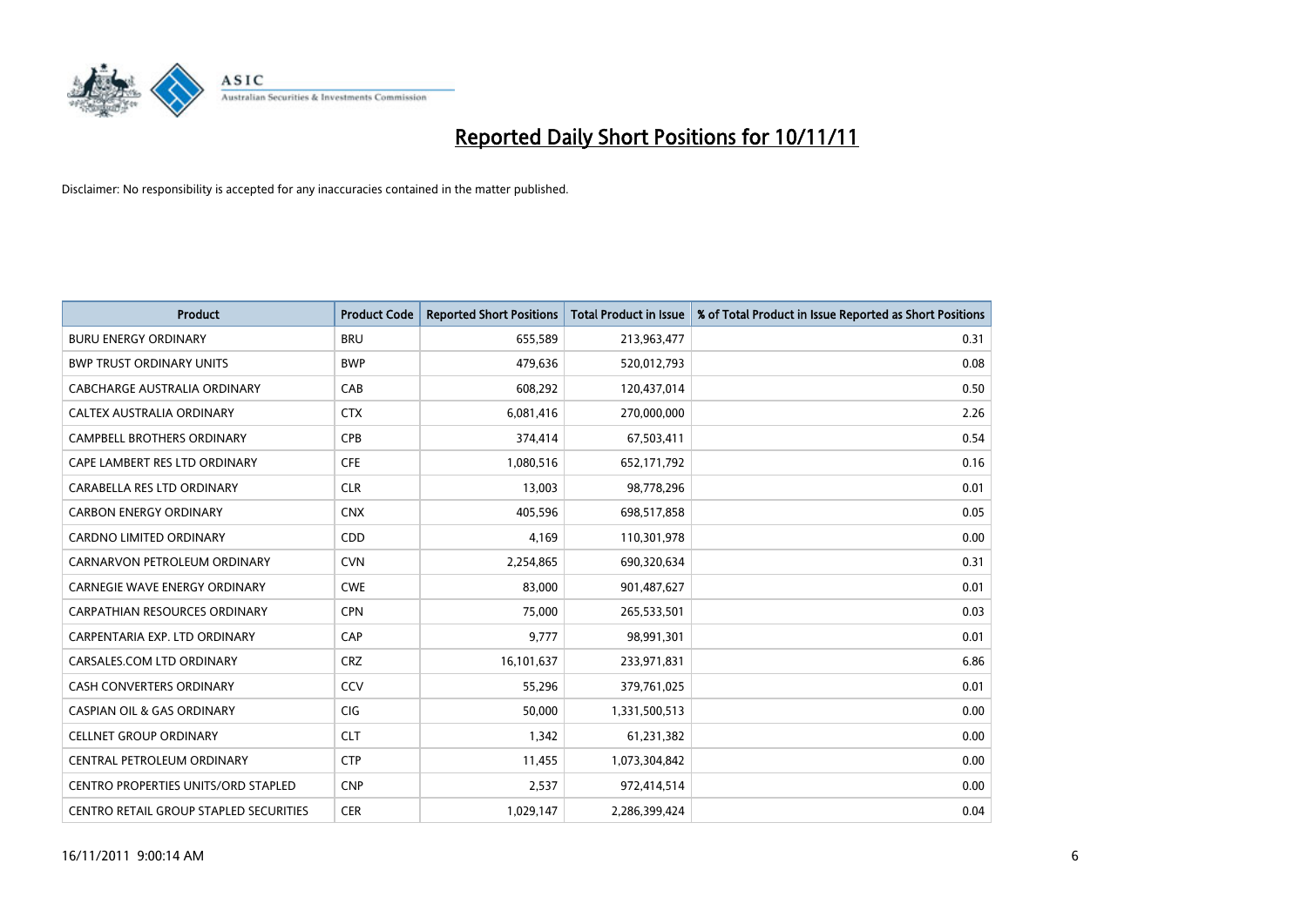

| <b>Product</b>                           | <b>Product Code</b> | <b>Reported Short Positions</b> | <b>Total Product in Issue</b> | % of Total Product in Issue Reported as Short Positions |
|------------------------------------------|---------------------|---------------------------------|-------------------------------|---------------------------------------------------------|
| <b>CERAMIC FUEL CELLS ORDINARY</b>       | <b>CFU</b>          | 211,538                         | 1,208,017,416                 | 0.02                                                    |
| <b>CFS RETAIL PROPERTY UNITS</b>         | <b>CFX</b>          | 62,656,296                      | 2,839,591,911                 | 2.23                                                    |
| <b>CHALICE GOLD MINES ORDINARY</b>       | <b>CHN</b>          | 200                             | 250,030,886                   | 0.00                                                    |
| CHALLENGER DIV.PRO. STAPLED UNITS        | <b>CDI</b>          | 128,682                         | 888,390,542                   | 0.01                                                    |
| <b>CHALLENGER INFRAST, STAPLED UNITS</b> | <b>CIF</b>          | 63,911                          | 316,223,785                   | 0.02                                                    |
| <b>CHALLENGER LIMITED ORDINARY</b>       | <b>CGF</b>          | 5,631,297                       | 553,340,221                   | 1.03                                                    |
| <b>CHANDLER MACLEOD LTD ORDINARY</b>     | <b>CMG</b>          | 11,970                          | 466,466,720                   | 0.00                                                    |
| CHARTER HALL GROUP STAPLED US PROHIBIT.  | CHC                 | 122,198                         | 308,040,283                   | 0.02                                                    |
| <b>CHARTER HALL OFFICE UNIT</b>          | CQ <sub>O</sub>     | 3,378,587                       | 493,319,730                   | 0.66                                                    |
| <b>CHARTER HALL RETAIL UNITS</b>         | <b>COR</b>          | 1,411,348                       | 299,628,571                   | 0.47                                                    |
| CITIGOLD CORP LTD ORDINARY               | <b>CTO</b>          | 2,059,217                       | 1,105,078,301                 | 0.18                                                    |
| CLINUVEL PHARMACEUT, ORDINARY            | <b>CUV</b>          | 4,127                           | 30,394,206                    | 0.01                                                    |
| <b>CLOUGH LIMITED ORDINARY</b>           | <b>CLO</b>          | 122,159                         | 768,956,269                   | 0.01                                                    |
| <b>CO2 GROUP LIMITED ORDINARY</b>        | COZ                 | 488,500                         | 282,858,505                   | 0.17                                                    |
| <b>COAL &amp; ALLIED ORDINARY</b>        | <b>CNA</b>          | 691                             | 86,584,735                    | 0.00                                                    |
| COAL OF AFRICA LTD ORDINARY              | <b>CZA</b>          | 202,002                         | 611,960,610                   | 0.03                                                    |
| <b>COALSPUR MINES LTD ORDINARY</b>       | <b>CPL</b>          | 526,103                         | 579,768,744                   | 0.07                                                    |
| COCA-COLA AMATIL ORDINARY                | <b>CCL</b>          | 7,958,823                       | 759,567,552                   | 1.02                                                    |
| <b>COCHLEAR LIMITED ORDINARY</b>         | <b>COH</b>          | 3,538,956                       | 56,902,433                    | 6.21                                                    |
| <b>COCKATOO COAL ORDINARY</b>            | <b>COK</b>          | 7,099,313                       | 1,016,196,908                 | 0.68                                                    |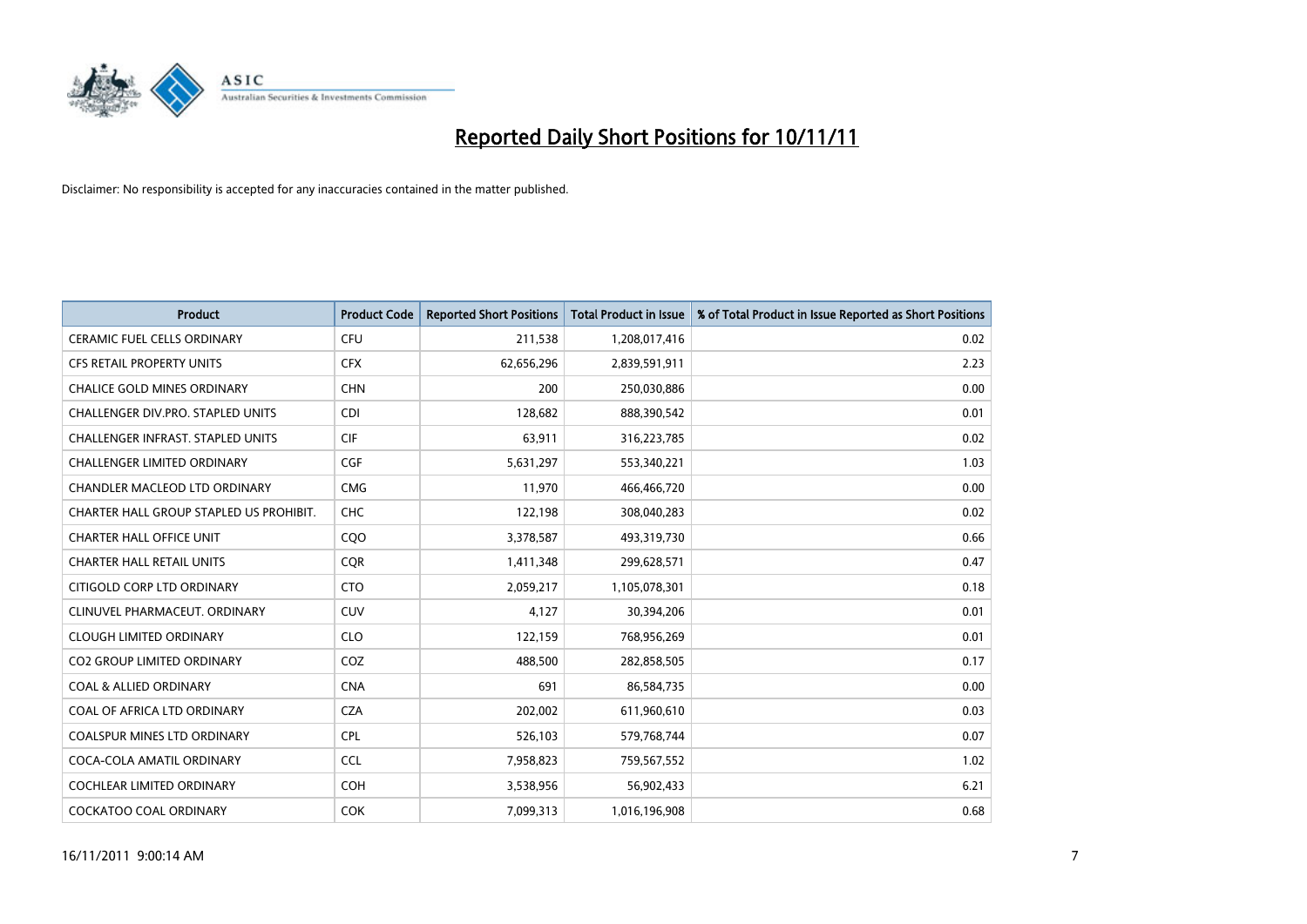

| <b>Product</b>                          | <b>Product Code</b> | <b>Reported Short Positions</b> | <b>Total Product in Issue</b> | % of Total Product in Issue Reported as Short Positions |
|-----------------------------------------|---------------------|---------------------------------|-------------------------------|---------------------------------------------------------|
| <b>COKAL LTD ORDINARY</b>               | <b>CKA</b>          | 392,815                         | 132,245,134                   | 0.30                                                    |
| <b>COLLINS FOODS LTD ORDINARY</b>       | <b>CKF</b>          | 409.740                         | 93,000,003                    | 0.44                                                    |
| COMMONWEALTH BANK, ORDINARY             | <b>CBA</b>          | 29,589,655                      | 1,576,237,644                 | 1.86                                                    |
| COMMONWEALTH PROP ORDINARY UNITS        | <b>CPA</b>          | 27,266,365                      | 2,458,123,552                 | 1.11                                                    |
| <b>COMPASS RESOURCES ORDINARY</b>       | <b>CMR</b>          | 160,952                         | 147,402,920                   | 0.11                                                    |
| <b>COMPUTERSHARE LTD ORDINARY</b>       | <b>CPU</b>          | 4,202,004                       | 555,664,059                   | 0.71                                                    |
| CONSOLIDATED MEDIA, ORDINARY            | <b>CMI</b>          | 1,574,080                       | 561,834,996                   | 0.27                                                    |
| CONTANGO MICROCAP ORDINARY              | <b>CTN</b>          | 7,500                           | 147,467,406                   | 0.01                                                    |
| CONTINENTAL COAL LTD ORDINARY           | CCC                 | 147,299                         | 372,662,917                   | 0.04                                                    |
| <b>COOPER ENERGY LTD ORDINARY</b>       | <b>COE</b>          | 89,539                          | 292,576,001                   | 0.03                                                    |
| <b>COPPER STRIKE LTD ORDINARY</b>       | <b>CSE</b>          | 714                             | 129,455,571                   | 0.00                                                    |
| <b>CORDLIFE LIMITED ORDINARY</b>        | CBB                 |                                 | 150,887,354                   | 0.00                                                    |
| <b>COUNT FINANCIAL ORDINARY</b>         | COU                 | 527,842                         | 262,282,684                   | 0.20                                                    |
| <b>CREDIT CORP GROUP ORDINARY</b>       | <b>CCP</b>          | 5,891                           | 45,571,114                    | 0.01                                                    |
| <b>CROMWELL PROP STAPLED SECURITIES</b> | <b>CMW</b>          | 676,478                         | 966,845,859                   | 0.07                                                    |
| <b>CROWN LIMITED ORDINARY</b>           | <b>CWN</b>          | 1,585,765                       | 728,394,185                   | 0.20                                                    |
| <b>CSG LIMITED ORDINARY</b>             | CSV                 | 587,291                         | 282,567,499                   | 0.21                                                    |
| <b>CSL LIMITED ORDINARY</b>             | <b>CSL</b>          | 5,300,513                       | 525,045,152                   | 0.99                                                    |
| <b>CSR LIMITED ORDINARY</b>             | <b>CSR</b>          | 19,087,498                      | 506,000,315                   | 3.78                                                    |
| <b>CUDECO LIMITED ORDINARY</b>          | CDU                 | 1,373,245                       | 159,849,865                   | 0.86                                                    |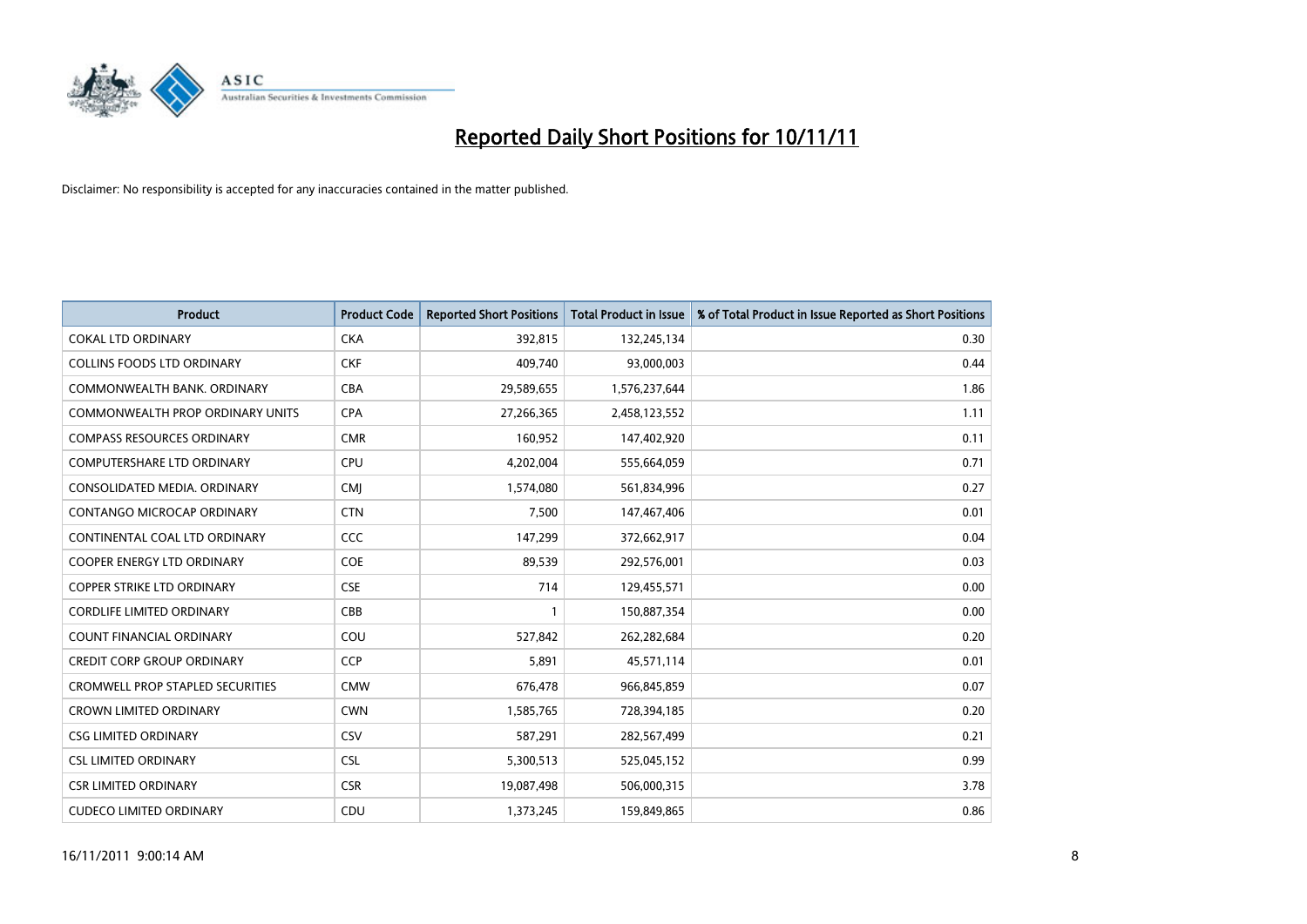

| <b>Product</b>                       | <b>Product Code</b> | <b>Reported Short Positions</b> | <b>Total Product in Issue</b> | % of Total Product in Issue Reported as Short Positions |
|--------------------------------------|---------------------|---------------------------------|-------------------------------|---------------------------------------------------------|
| DART ENERGY LTD ORDINARY             | <b>DTE</b>          | 6,032,586                       | 720,875,002                   | 0.83                                                    |
| DAVID JONES LIMITED ORDINARY         | <b>DIS</b>          | 52,669,016                      | 524,940,325                   | 10.02                                                   |
| <b>DECMIL GROUP LIMITED ORDINARY</b> | <b>DCG</b>          | 51,218                          | 124,269,568                   | 0.03                                                    |
| DEEP YELLOW LIMITED ORDINARY         | <b>DYL</b>          | 15,876                          | 1,128,506,403                 | 0.00                                                    |
| DEVINE LIMITED DEFERRED SETTLEMENT   | <b>DVNDA</b>        | 175                             | 158,729,556                   | 0.00                                                    |
| DEXUS PROPERTY GROUP STAPLED UNITS   | <b>DXS</b>          | 22,074,595                      | 4,839,024,176                 | 0.43                                                    |
| DISCOVERY METALS LTD ORDINARY        | <b>DML</b>          | 4,582,619                       | 439,128,231                   | 1.05                                                    |
| DOMINO PIZZA ENTERPR ORDINARY        | <b>DMP</b>          | 86,106                          | 69,124,674                    | 0.12                                                    |
| DOWNER EDI LIMITED ORDINARY          | <b>DOW</b>          | 5,205,437                       | 429,100,296                   | 1.19                                                    |
| DUET GROUP STAPLED US PROHIBIT.      | <b>DUE</b>          | 8,833,634                       | 1,091,628,341                 | 0.80                                                    |
| DULUXGROUP LIMITED ORDINARY          | <b>DLX</b>          | 10,854,111                      | 367,456,259                   | 2.95                                                    |
| <b>EASTERN STAR GAS ORDINARY</b>     | <b>ESG</b>          | 6,860,836                       | 993,447,041                   | 0.68                                                    |
| ECHO ENTERTAINMENT ORDINARY          | <b>EGP</b>          | 6,473,835                       | 688,019,737                   | 0.94                                                    |
| <b>ELDERS LIMITED ORDINARY</b>       | <b>ELD</b>          | 15,585,957                      | 448,598,480                   | 3.46                                                    |
| ELDORADO GOLD CORP CDI 1:1           | EAU                 | 16,226                          | 9,672,394                     | 0.17                                                    |
| ELEMENTAL MINERALS ORDINARY          | <b>ELM</b>          | 322,775                         | 223,241,064                   | 0.14                                                    |
| ELEMENTOS LIMITED ORDINARY           | <b>ELT</b>          | 16                              | 77,068,979                    | 0.00                                                    |
| ELIXIR PETROLEUM LTD ORDINARY        | <b>EXR</b>          | 324,400                         | 217,288,472                   | 0.15                                                    |
| <b>EMECO HOLDINGS ORDINARY</b>       | <b>EHL</b>          | 1,852,022                       | 631,237,586                   | 0.30                                                    |
| ENERGY RESOURCES ORDINARY 'A'        | ERA                 | 9,776,740                       | 439,534,227                   | 2.21                                                    |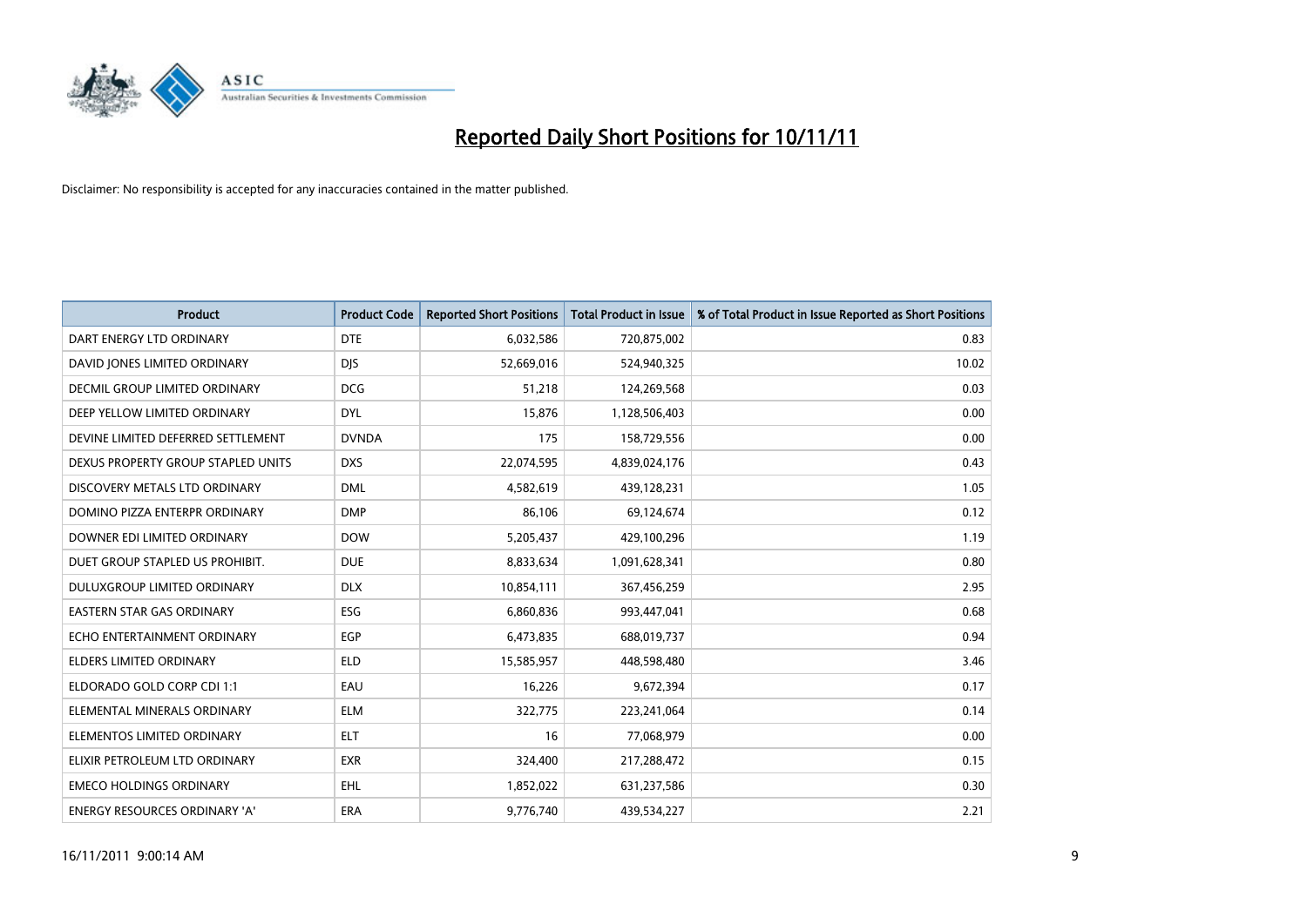

| <b>Product</b>                        | <b>Product Code</b> | <b>Reported Short Positions</b> | <b>Total Product in Issue</b> | % of Total Product in Issue Reported as Short Positions |
|---------------------------------------|---------------------|---------------------------------|-------------------------------|---------------------------------------------------------|
| <b>ENERGY WORLD CORPOR, ORDINARY</b>  | <b>EWC</b>          | 17,886,270                      | 1,734,166,672                 | 1.03                                                    |
| ENTEK ENERGY LTD ORDINARY             | <b>ETE</b>          | 489,903                         | 510,657,387                   | 0.10                                                    |
| <b>ENTELLECT LIMITED ORDINARY</b>     | <b>ESN</b>          | 464,050                         | 985,337,932                   | 0.05                                                    |
| ENVESTRA LIMITED ORDINARY             | <b>ENV</b>          | 3,485,687                       | 1,508,651,804                 | 0.22                                                    |
| EVOLUTION MINING LTD ORDINARY         | <b>EVN</b>          | 601,047                         | 595,851,060                   | 0.09                                                    |
| EXTRACT RESOURCES ORDINARY            | <b>EXT</b>          | 407,398                         | 251,159,163                   | 0.15                                                    |
| FAIRFAX MEDIA LTD ORDINARY            | <b>FXI</b>          | 345,907,476                     | 2,351,955,725                 | 14.69                                                   |
| <b>FAR LTD ORDINARY</b>               | FAR                 | 21,000,000                      | 1,245,401,164                 | 1.69                                                    |
| FISHER & PAYKEL APP. ORDINARY         | <b>FPA</b>          | 18,298                          | 724,235,162                   | 0.00                                                    |
| FISHER & PAYKEL H. ORDINARY           | <b>FPH</b>          | 49,999                          | 525,387,386                   | 0.01                                                    |
| FKP PROPERTY GROUP STAPLED SECURITIES | <b>FKP</b>          | 21,280,864                      | 1,197,968,723                 | 1.75                                                    |
| FLEETWOOD CORP ORDINARY               | <b>FWD</b>          | 236,808                         | 58,696,301                    | 0.40                                                    |
| <b>FLETCHER BUILDING ORDINARY</b>     | <b>FBU</b>          | 8,596,785                       | 680,739,504                   | 1.24                                                    |
| <b>FLEXIGROUP LIMITED ORDINARY</b>    | <b>FXL</b>          | 510,162                         | 277,862,586                   | 0.18                                                    |
| <b>FLIGHT CENTRE ORDINARY</b>         | <b>FLT</b>          | 7,181,141                       | 99,990,391                    | 7.15                                                    |
| FLINDERS MINES LTD ORDINARY           | <b>FMS</b>          | 21,666,066                      | 1,821,300,404                 | 1.18                                                    |
| <b>FOCUS MINERALS LTD ORDINARY</b>    | <b>FML</b>          | 5,117,948                       | 4,320,773,701                 | 0.11                                                    |
| FORGE GROUP LIMITED ORDINARY          | FGE                 | 102,606                         | 83,429,014                    | 0.12                                                    |
| FORTE ENERGY NL ORDINARY              | FTE                 | 2,658,986                       | 695,589,311                   | 0.38                                                    |
| FORTESCUE METALS GRP ORDINARY         | <b>FMG</b>          | 77,616,442                      | 3,113,798,659                 | 2.43                                                    |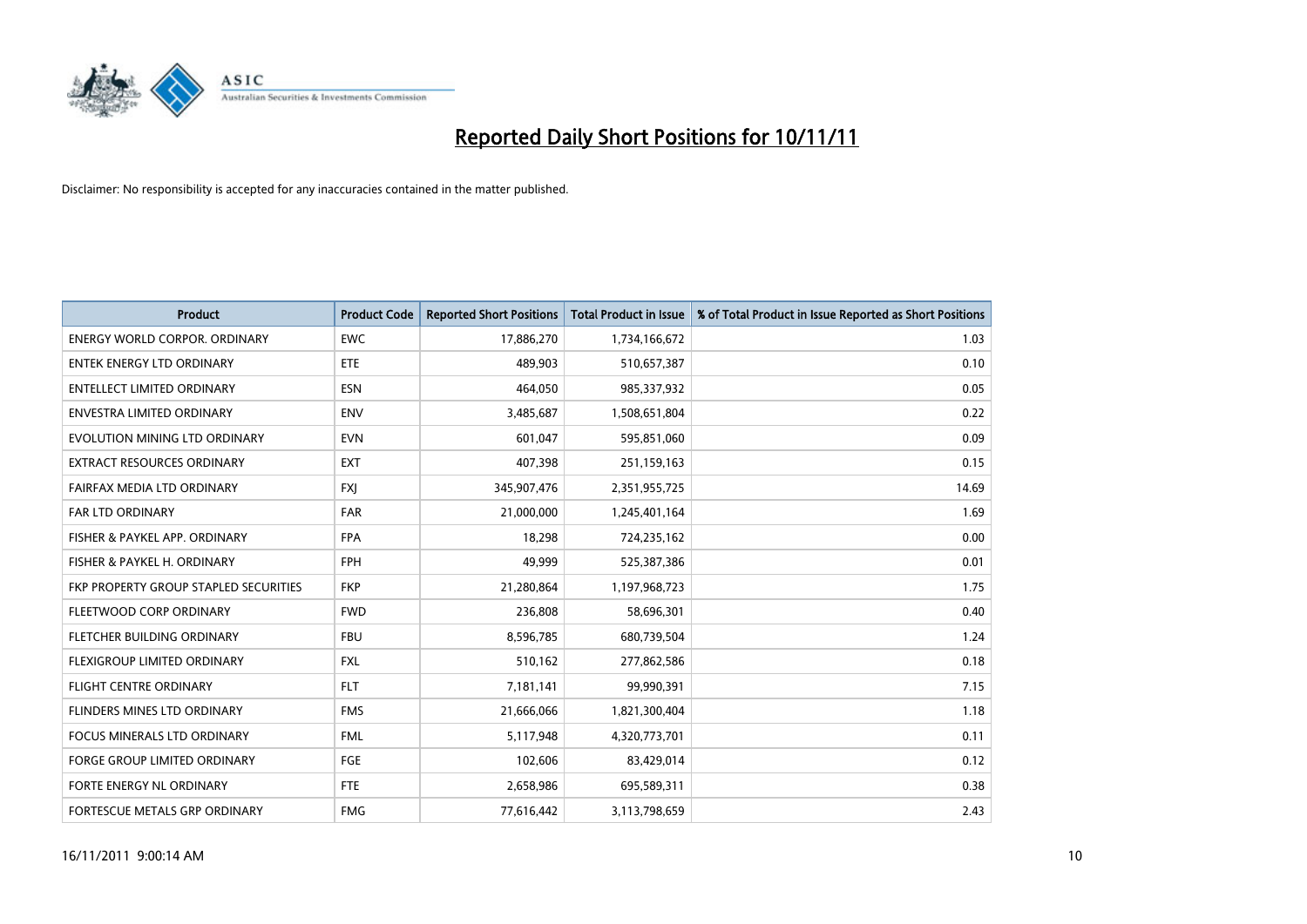

| <b>Product</b>                            | <b>Product Code</b> | <b>Reported Short Positions</b> | <b>Total Product in Issue</b> | % of Total Product in Issue Reported as Short Positions |
|-------------------------------------------|---------------------|---------------------------------|-------------------------------|---------------------------------------------------------|
| <b>FOSTER'S GROUP ORDINARY</b>            | FGL                 | 10,595,522                      | 1,941,514,539                 | 0.52                                                    |
| FTD CORPORATION ORDINARY                  | <b>FTD</b>          | 8,088                           | 36,474,593                    | 0.02                                                    |
| <b>FUNTASTIC LIMITED ORDINARY</b>         | <b>FUN</b>          | 322,528                         | 340,997,682                   | 0.09                                                    |
| G.U.D. HOLDINGS ORDINARY                  | GUD                 | 310,400                         | 70,107,387                    | 0.43                                                    |
| <b>GALAXY RESOURCES ORDINARY</b>          | GXY                 | 2,605,334                       | 323,327,000                   | 0.79                                                    |
| <b>GEODYNAMICS LIMITED ORDINARY</b>       | GDY                 | 34,227                          | 337,942,224                   | 0.01                                                    |
| <b>GINDALBIE METALS LTD ORDINARY</b>      | GBG                 | 20,649,879                      | 1,135,565,349                 | 1.82                                                    |
| <b>GLOBAL MINING ORDINARY</b>             | <b>GMI</b>          | 8,951                           | 184,894,556                   | 0.00                                                    |
| <b>GLOUCESTER COAL ORDINARY</b>           | GCL                 | 1,092,033                       | 202,905,967                   | 0.52                                                    |
| <b>GME RESOURCES LTD ORDINARY</b>         | <b>GME</b>          | 800                             | 322,635,902                   | 0.00                                                    |
| <b>GOLD ONE INT LTD ORDINARY</b>          | GDO                 | 1,408,476                       | 809,324,408                   | 0.17                                                    |
| <b>GOLDEN WEST RESOURCE ORDINARY</b>      | <b>GWR</b>          | 1,617                           | 192,082,567                   | 0.00                                                    |
| <b>GOODMAN FIELDER. ORDINARY</b>          | GFF                 | 60,825,020                      | 1,955,559,207                 | 3.10                                                    |
| <b>GOODMAN GROUP STAPLED US PROHIBIT.</b> | <b>GMG</b>          | 26,111,140                      | 7,394,907,651                 | 0.34                                                    |
| <b>GPT GROUP STAPLED SEC.</b>             | <b>GPT</b>          | 18,480,483                      | 1,836,242,729                 | 0.99                                                    |
| <b>GRAINCORP LIMITED A CLASS ORDINARY</b> | <b>GNC</b>          | 848,306                         | 198,318,900                   | 0.42                                                    |
| <b>GRANGE RESOURCES. ORDINARY</b>         | GRR                 | 256,306                         | 1,153,937,134                 | 0.01                                                    |
| <b>GREENCAP LIMITED ORDINARY</b>          | GCG                 |                                 | 262,515,385                   | 0.00                                                    |
| <b>GREENLAND MIN EN LTD ORDINARY</b>      | GGG                 | 2,958,280                       | 410,407,582                   | 0.70                                                    |
| <b>GRYPHON MINERALS LTD ORDINARY</b>      | GRY                 | 2,498,034                       | 300,122,058                   | 0.82                                                    |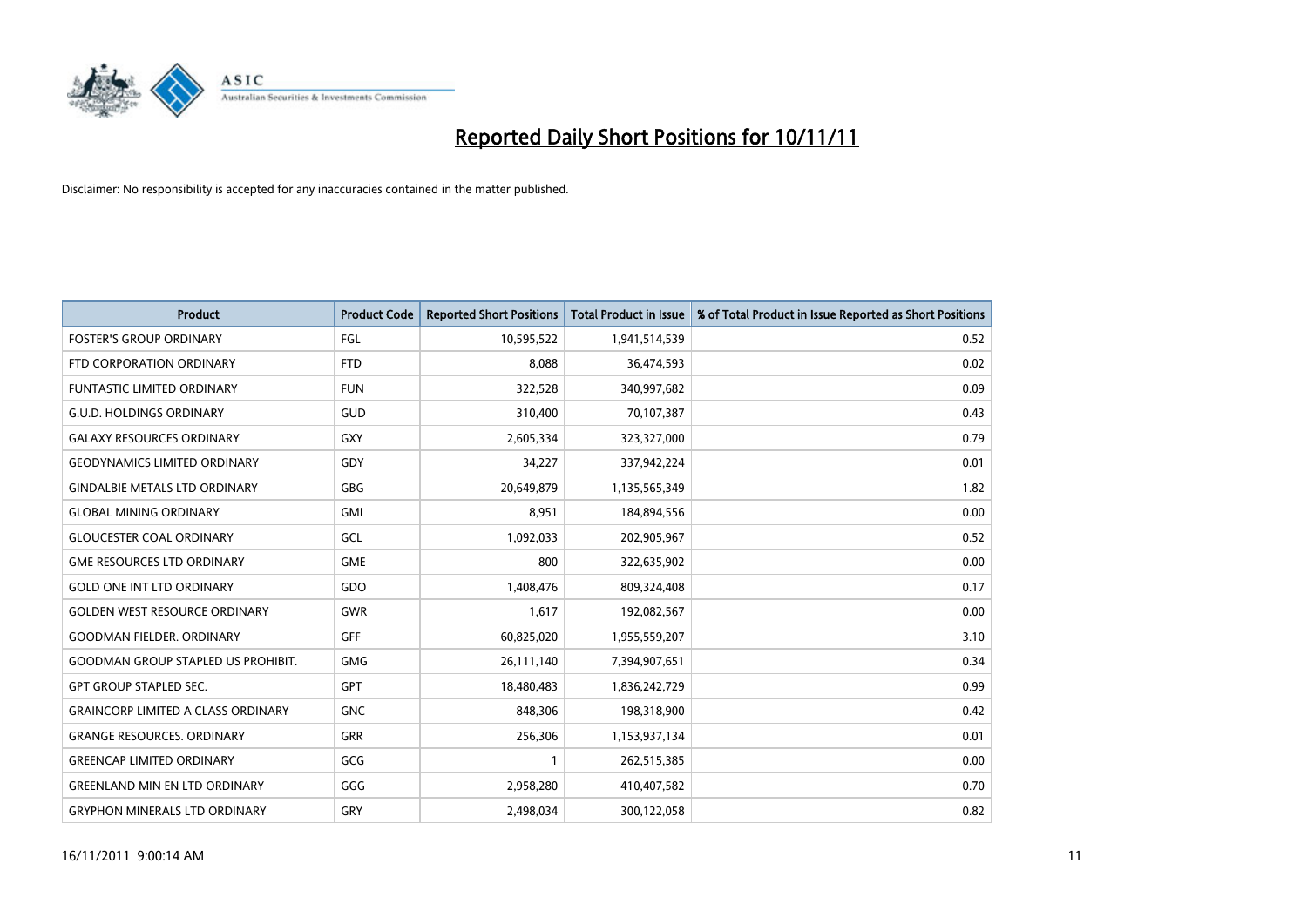

| <b>Product</b>                           | <b>Product Code</b> | <b>Reported Short Positions</b> | <b>Total Product in Issue</b> | % of Total Product in Issue Reported as Short Positions |
|------------------------------------------|---------------------|---------------------------------|-------------------------------|---------------------------------------------------------|
| <b>GUILDFORD COAL LTD ORDINARY</b>       | <b>GUF</b>          | 2,016,400                       | 219,654,168                   | 0.92                                                    |
| <b>GUINNESS PEAT GROUP. CDI 1:1</b>      | <b>GPG</b>          | 54                              | 279,637,888                   | 0.00                                                    |
| <b>GUNNS LIMITED ORDINARY</b>            | <b>GNS</b>          | 51,485,378                      | 848,401,559                   | 6.06                                                    |
| <b>GWA GROUP LTD ORDINARY</b>            | <b>GWA</b>          | 12,399,898                      | 301,525,014                   | 4.10                                                    |
| <b>HARVEY NORMAN ORDINARY</b>            | <b>HVN</b>          | 54,686,042                      | 1,062,316,784                 | 5.15                                                    |
| HASTIE GROUP LIMITED DEFERRED SETTLEMENT | <b>HSTDA</b>        | 121,498                         | 137,348,666                   | 0.08                                                    |
| HASTINGS DIVERSIFIED STAPLED SECURITY    | <b>HDF</b>          | 1,892,020                       | 530,001,072                   | 0.35                                                    |
| <b>HEARTWARE INT INC CDI 35:1</b>        | <b>HIN</b>          | 272,008                         | 48,598,550                    | 0.56                                                    |
| <b>HENDERSON GROUP CDI 1:1</b>           | <b>HGG</b>          | 11,866,400                      | 654,840,720                   | 1.80                                                    |
| HFA HOLDINGS LIMITED ORDINARY            | <b>HFA</b>          | 8,273                           | 117,332,831                   | 0.00                                                    |
| <b>HIGHLANDS PACIFIC ORDINARY</b>        | <b>HIG</b>          | 2,444,861                       | 686,082,148                   | 0.35                                                    |
| HILLGROVE RES LTD ORDINARY               | <b>HGO</b>          | 1,577,920                       | 793,698,575                   | 0.20                                                    |
| HILLS HOLDINGS LTD ORDINARY              | <b>HIL</b>          | 4,218,979                       | 247,364,903                   | 1.69                                                    |
| HORIZON OIL LIMITED ORDINARY             | <b>HZN</b>          | 18,319,588                      | 1,130,811,515                 | 1.62                                                    |
| HUNNU COAL LIMITED ORDINARY              | <b>HUN</b>          | 24,371                          | 218,565,002                   | 0.01                                                    |
| <b>ICON ENERGY LIMITED ORDINARY</b>      | <b>ICN</b>          | 2,830                           | 469,301,394                   | 0.00                                                    |
| <b>IINET LIMITED ORDINARY</b>            | <b>IIN</b>          | 115,854                         | 149,787,226                   | 0.07                                                    |
| ILUKA RESOURCES ORDINARY                 | ILU                 | 6,834,478                       | 418,700,517                   | 1.62                                                    |
| IM MEDICAL LTD ORDINARY                  | IMI                 | 40,000                          | 773,849,701                   | 0.01                                                    |
| <b>IMDEX LIMITED ORDINARY</b>            | <b>IMD</b>          | 573,505                         | 204.447.435                   | 0.26                                                    |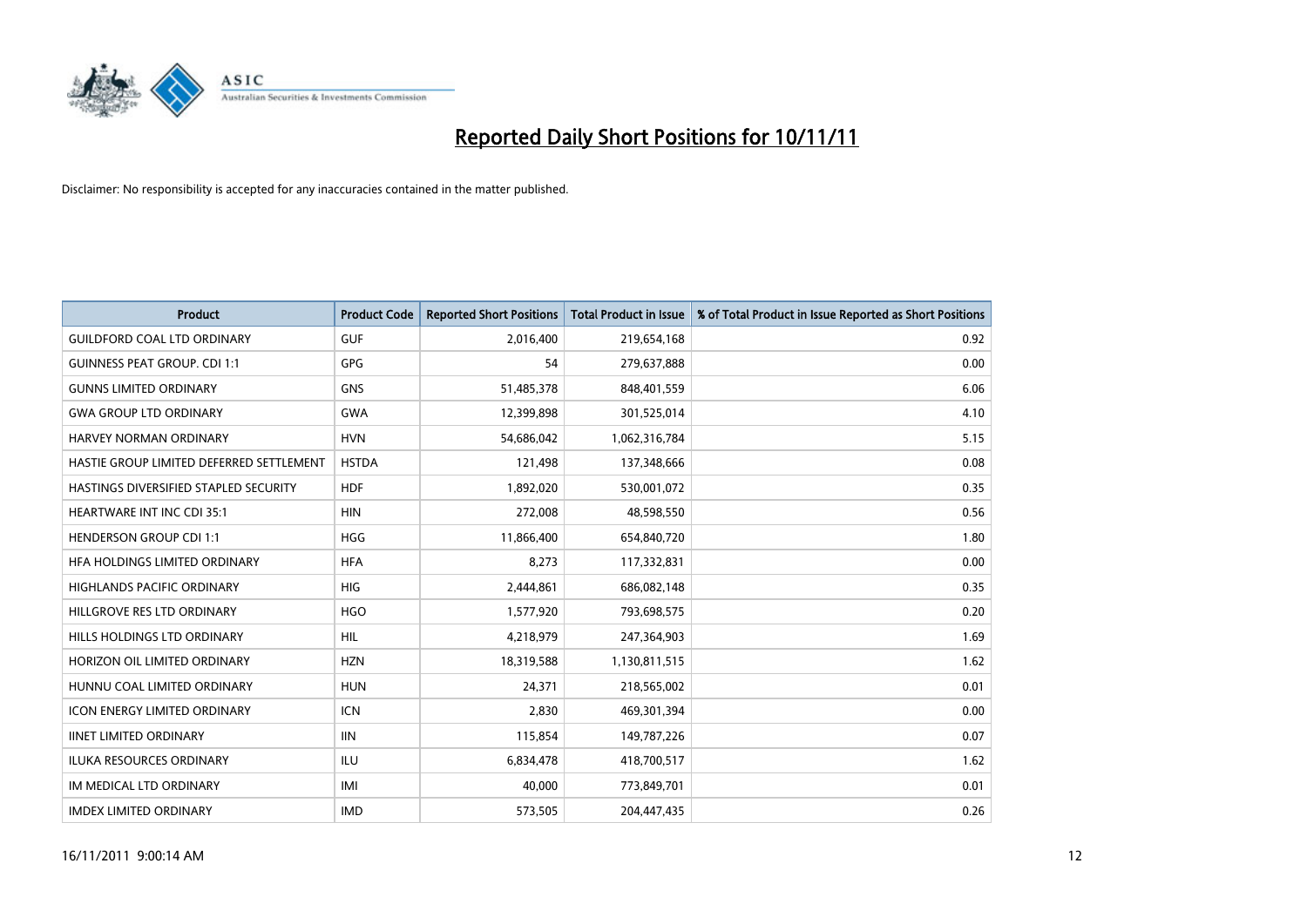

| <b>Product</b>                                | <b>Product Code</b> | <b>Reported Short Positions</b> | <b>Total Product in Issue</b> | % of Total Product in Issue Reported as Short Positions |
|-----------------------------------------------|---------------------|---------------------------------|-------------------------------|---------------------------------------------------------|
| IMF (AUSTRALIA) LTD ORDINARY                  | <b>IMF</b>          | 329,821                         | 123,828,193                   | 0.26                                                    |
| IMX RESOURCES LTD ORDINARY                    | <b>IXR</b>          | 20,000                          | 262,612,803                   | 0.01                                                    |
| <b>INCITEC PIVOT ORDINARY</b>                 | IPL                 | 780,121                         | 1,628,730,107                 | 0.04                                                    |
| INDEPENDENCE GROUP ORDINARY                   | <b>IGO</b>          | 4,397,030                       | 202,907,135                   | 2.15                                                    |
| <b>INDOPHIL RESOURCES ORDINARY</b>            | <b>IRN</b>          | 1,694,314                       | 995,437,860                   | 0.18                                                    |
| <b>INDUSTREA LIMITED ORDINARY</b>             | <b>IDL</b>          | 2,205,974                       | 364,733,566                   | 0.60                                                    |
| <b>INFIGEN ENERGY STAPLED SECURITIES</b>      | <b>IFN</b>          | 5,336,571                       | 762,265,972                   | 0.71                                                    |
| ING RE COM GROUP STAPLED SECURITIES           | ILF.                | 3,583                           | 441,029,194                   | 0.00                                                    |
| INSURANCE AUSTRALIA ORDINARY                  | IAG                 | 12,819,949                      | 2,079,034,021                 | 0.60                                                    |
| INTEGRA MINING LTD. ORDINARY                  | <b>IGR</b>          | 4,591,702                       | 843,743,881                   | 0.53                                                    |
| <b>INTREPID MINES ORDINARY</b>                | <b>IAU</b>          | 2,441,001                       | 522,391,334                   | 0.46                                                    |
| <b>INVESTA OFFICE FUND STAPLED SECURITIES</b> | <b>IOF</b>          | 11,818,623                      | 2,657,463,999                 | 0.42                                                    |
| <b>INVOCARE LIMITED ORDINARY</b>              | <b>IVC</b>          | 1,151,920                       | 110,030,298                   | 1.05                                                    |
| <b>ION LIMITED ORDINARY</b>                   | <b>ION</b>          | 164,453                         | 256,365,105                   | 0.06                                                    |
| <b>IOOF HOLDINGS LTD ORDINARY</b>             | IFL.                | 786,542                         | 229,794,395                   | 0.33                                                    |
| <b>IPROPERTY GROUP LTD ORDINARY</b>           | <b>IPP</b>          | 60,000                          | 169,527,776                   | 0.04                                                    |
| <b>IRESS MARKET TECH. ORDINARY</b>            | <b>IRE</b>          | 1,005,255                       | 127,036,010                   | 0.79                                                    |
| <b>IRON ORE HOLDINGS ORDINARY</b>             | <b>IOH</b>          | 25,862                          | 166,087,005                   | 0.01                                                    |
| ISHARES MSCI AUS 200 ISHARES MSCI AUS 200     | <b>IOZ</b>          | 74,913                          | 2,326,394                     | 3.22                                                    |
| ISHARES MSCI EM MKTS CDI 1:1                  | IEM                 | 25.899                          | 425,700,000                   | 0.01                                                    |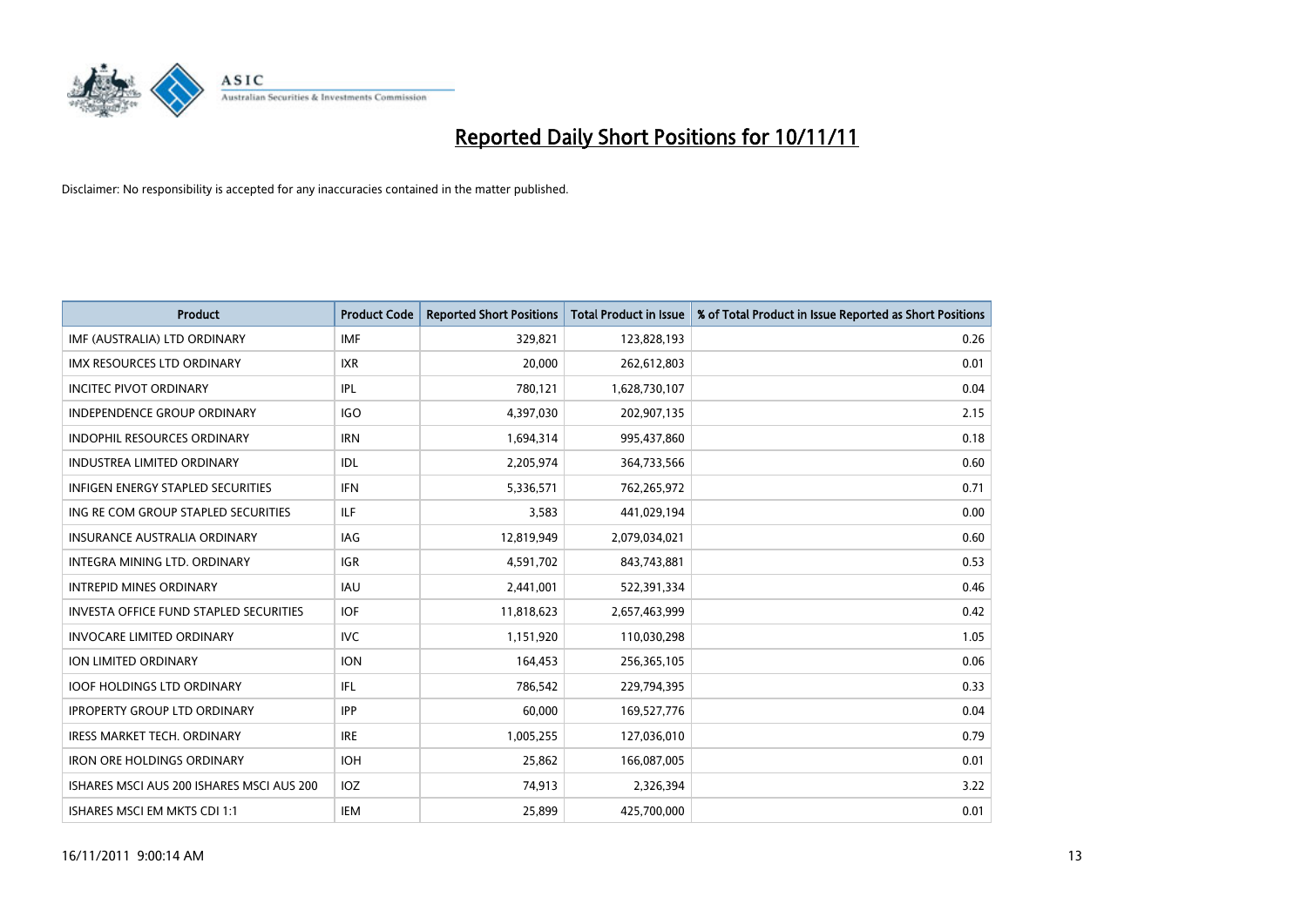

| <b>Product</b>                            | <b>Product Code</b> | <b>Reported Short Positions</b> | <b>Total Product in Issue</b> | % of Total Product in Issue Reported as Short Positions |
|-------------------------------------------|---------------------|---------------------------------|-------------------------------|---------------------------------------------------------|
| ISHARES S&P HIGH DIV ISHARES S&P HIGH DIV | <b>IHD</b>          | 99,572                          | 2,201,253                     | 4.52                                                    |
| ISHARES SMALL ORDS ISHARES SMALL ORDS     | <b>ISO</b>          | 864,830                         | 5,401,916                     | 16.01                                                   |
| <b>IVANHOE AUSTRALIA ORDINARY</b>         | <b>IVA</b>          | 223,092                         | 485,392,840                   | 0.04                                                    |
| JAMES HARDIE INDUST CHESS DEPOSITARY INT  | <b>IHX</b>          | 22,344,149                      | 435,640,582                   | 5.12                                                    |
| JAMESON RESOURCES ORDINARY                | <b>JAL</b>          | 1,600,000                       | 95,828,865                    | 1.67                                                    |
| <b>IB HI-FI LIMITED ORDINARY</b>          | <b>IBH</b>          | 21,518,240                      | 98,830,643                    | 21.77                                                   |
| <b>JUPITER MINES ORDINARY</b>             | <b>IMS</b>          | 3,634                           | 1,561,235,037                 | 0.00                                                    |
| KAGARA LTD ORDINARY                       | KZL                 | 8,256,341                       | 718,068,836                   | 1.13                                                    |
| KAROON GAS AUSTRALIA ORDINARY             | <b>KAR</b>          | 4,375,390                       | 221,420,769                   | 1.95                                                    |
| KATHMANDU HOLD LTD ORDINARY               | <b>KMD</b>          | 2,060,627                       | 200,000,000                   | 1.02                                                    |
| KEYBRIDGE CAPITAL ORDINARY                | <b>KBC</b>          | 5,999                           | 172,070,564                   | 0.00                                                    |
| KIMBERLEY METALS LTD ORDINARY             | <b>KBL</b>          | 1,820                           | 164,752,978                   | 0.00                                                    |
| KINGSGATE CONSOLID. ORDINARY              | <b>KCN</b>          | 2,697,674                       | 139,123,167                   | 1.93                                                    |
| KINGSROSE MINING LTD ORDINARY             | <b>KRM</b>          | 1,064,801                       | 267,448,726                   | 0.39                                                    |
| LEIGHTON HOLDINGS ORDINARY                | LEI                 | 8,199,456                       | 336,515,596                   | 2.42                                                    |
| LEND LEASE GROUP UNIT/ORD STAPLED         | <b>LLC</b>          | 1,804,420                       | 571,804,090                   | 0.30                                                    |
| LINC ENERGY LTD ORDINARY                  | <b>LNC</b>          | 6,427,974                       | 503,418,900                   | 1.25                                                    |
| LIQUEFIED NATURAL ORDINARY                | <b>LNG</b>          | 370,140                         | 267,699,015                   | 0.14                                                    |
| <b>LYNAS CORPORATION ORDINARY</b>         | <b>LYC</b>          | 101,470,408                     | 1,713,846,913                 | 5.91                                                    |
| M2 TELECOMMUNICATION ORDINARY             | <b>MTU</b>          | 183,359                         | 124,493,385                   | 0.14                                                    |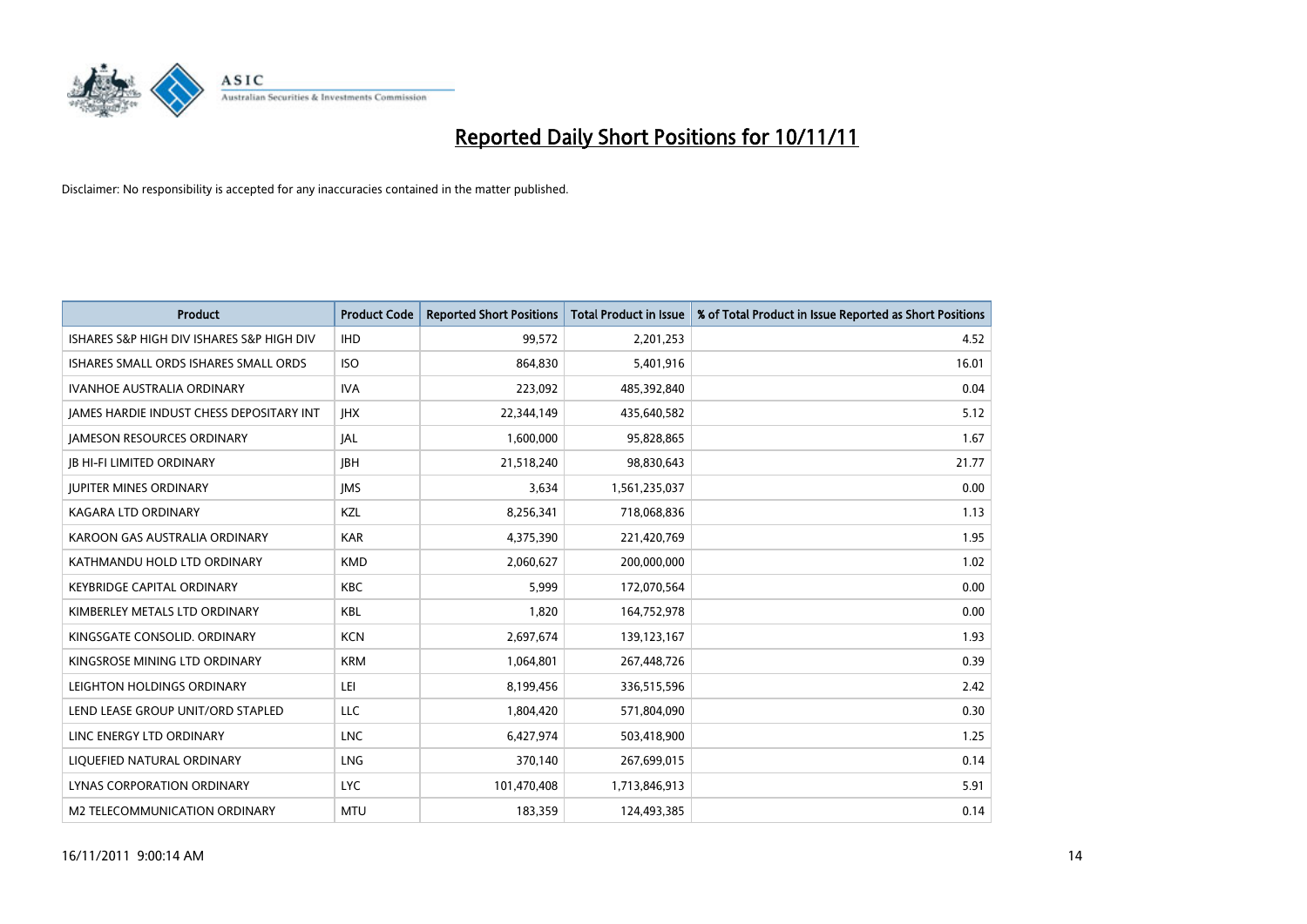

| <b>Product</b>                        | <b>Product Code</b> | <b>Reported Short Positions</b> | Total Product in Issue | % of Total Product in Issue Reported as Short Positions |
|---------------------------------------|---------------------|---------------------------------|------------------------|---------------------------------------------------------|
| MACARTHUR COAL ORDINARY               | <b>MCC</b>          | 866.094                         | 302,092,343            | 0.28                                                    |
| <b>MACMAHON HOLDINGS ORDINARY</b>     | <b>MAH</b>          | 3,906,811                       | 738,631,705            | 0.52                                                    |
| MACO ATLAS ROADS GRP ORDINARY STAPLED | <b>MQA</b>          | 10,968,190                      | 464,279,594            | 2.37                                                    |
| MACQUARIE GROUP LTD ORDINARY          | <b>MOG</b>          | 5,102,928                       | 348,285,032            | 1.41                                                    |
| MAP GROUP STAPLED US PROHIBIT.        | <b>MAP</b>          | 8,333,971                       | 1,861,210,782          | 0.42                                                    |
| MARENGO MINING ORDINARY               | <b>MGO</b>          | 44,064                          | 1,002,399,863          | 0.00                                                    |
| MATRIX C & E LTD ORDINARY             | <b>MCE</b>          | 322,090                         | 77,081,507             | 0.40                                                    |
| MCMILLAN SHAKESPEARE ORDINARY         | <b>MMS</b>          | 12.808                          | 68,357,790             | 0.01                                                    |
| MCPHERSON'S LTD ORDINARY              | <b>MCP</b>          | 12,008                          | 72,401,758             | 0.02                                                    |
| MEDUSA MINING LTD ORDINARY            | <b>MML</b>          | 764,974                         | 188,827,911            | 0.39                                                    |
| MELBOURNE IT LIMITED ORDINARY         | <b>MLB</b>          | 137,665                         | 81,352,178             | 0.17                                                    |
| MEO AUSTRALIA LTD ORDINARY            | <b>MEO</b>          | 332,510                         | 539,913,260            | 0.06                                                    |
| MERMAID MARINE ORDINARY               | <b>MRM</b>          | 289,760                         | 217,810,915            | 0.13                                                    |
| MESOBLAST LIMITED ORDINARY            | <b>MSB</b>          | 6,120,823                       | 280,425,258            | 2.20                                                    |
| METALS X LIMITED ORDINARY             | <b>MLX</b>          | 326,940                         | 1,330,804,811          | 0.03                                                    |
| METCASH LIMITED ORDINARY              | <b>MTS</b>          | 31,005,227                      | 771,343,008            | 3.98                                                    |
| METGASCO LIMITED ORDINARY             | <b>MEL</b>          | 235,435                         | 337,396,221            | 0.07                                                    |
| METMINCO LIMITED ORDINARY             | <b>MNC</b>          | 739,125                         | 1,462,616,146          | 0.05                                                    |
| MHM METALS LIMITED ORDINARY           | <b>MHM</b>          | 163,752                         | 102,334,203            | 0.16                                                    |
| MICLYN EXP OFFSHR ORDINARY            | <b>MIO</b>          | 21,457                          | 274,618,684            | 0.01                                                    |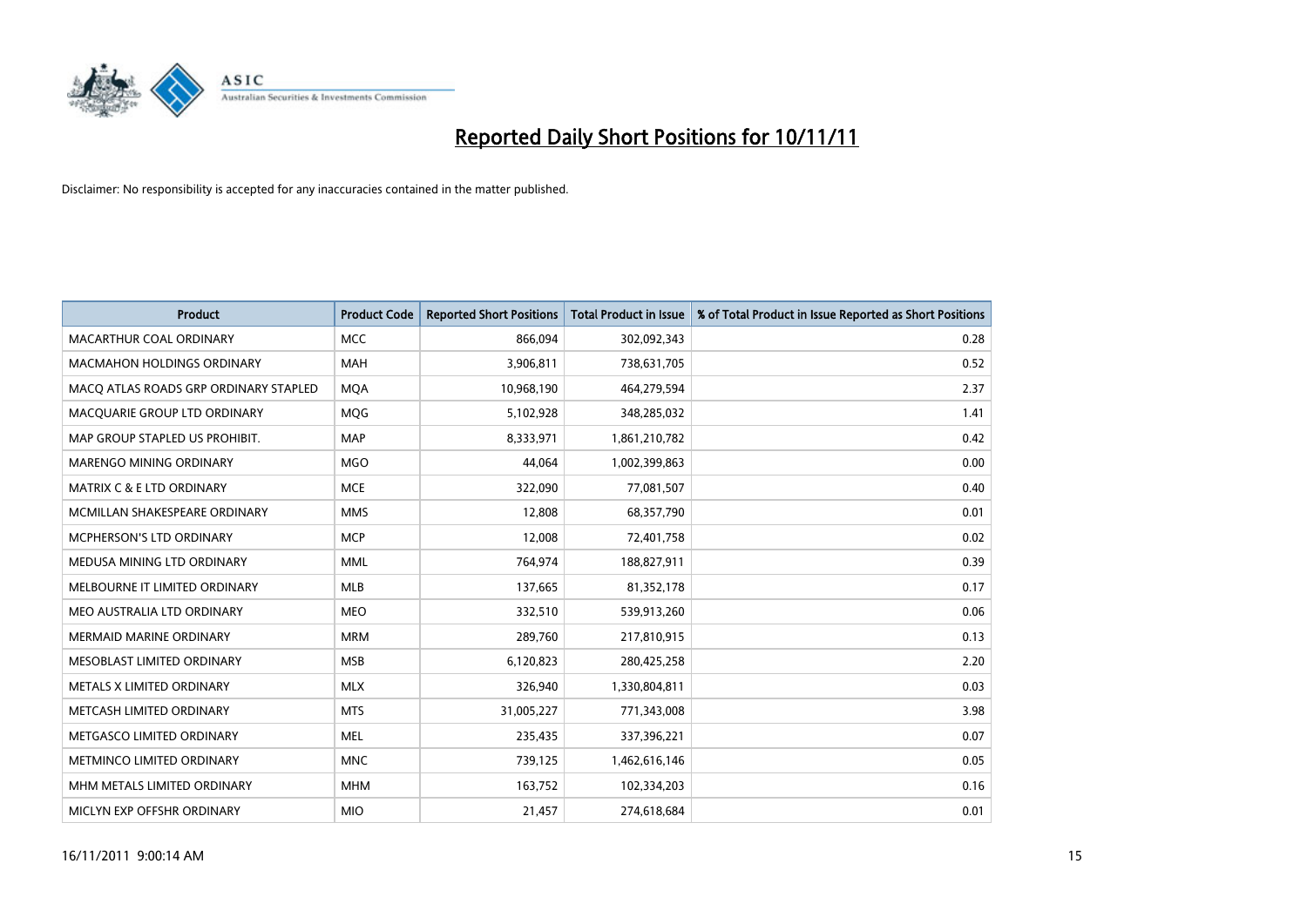

| <b>Product</b>                       | <b>Product Code</b> | <b>Reported Short Positions</b> | <b>Total Product in Issue</b> | % of Total Product in Issue Reported as Short Positions |
|--------------------------------------|---------------------|---------------------------------|-------------------------------|---------------------------------------------------------|
| MINCOR RESOURCES NL ORDINARY         | <b>MCR</b>          | 1,321,784                       | 196,180,804                   | 0.65                                                    |
| MINEMAKERS LIMITED ORDINARY          | <b>MAK</b>          | 44,227                          | 227,540,432                   | 0.02                                                    |
| MINERAL DEPOSITS ORDINARY            | <b>MDL</b>          | 685,412                         | 83,538,786                    | 0.80                                                    |
| MINERAL RESOURCES. ORDINARY          | <b>MIN</b>          | 417,552                         | 184,311,989                   | 0.21                                                    |
| MIRABELA NICKEL LTD ORDINARY         | <b>MBN</b>          | 14,820,074                      | 491,781,237                   | 3.02                                                    |
| MIRVAC GROUP STAPLED SECURITIES      | <b>MGR</b>          | 30,546,296                      | 3,416,924,188                 | 0.89                                                    |
| <b>MOLOPO ENERGY LTD ORDINARY</b>    | <b>MPO</b>          | 1,734,126                       | 245,579,810                   | 0.71                                                    |
| MOLY MINES LIMITED ORDINARY          | <b>MOL</b>          | 15,067                          | 384,893,989                   | 0.00                                                    |
| MONADELPHOUS GROUP ORDINARY          | <b>MND</b>          | 1,624,757                       | 88,674,327                    | 1.85                                                    |
| MORTGAGE CHOICE LTD ORDINARY         | <b>MOC</b>          | 826,679                         | 119,948,255                   | 0.69                                                    |
| MOUNT GIBSON IRON ORDINARY           | <b>MGX</b>          | 14,217,000                      | 1,082,570,693                 | 1.31                                                    |
| <b>MULTIPLEX SITES SITES</b>         | <b>MXUPA</b>        | 22                              | 4,500,000                     | 0.00                                                    |
| <b>MURCHISON METALS LTD ORDINARY</b> | <b>MMX</b>          | 18,534,427                      | 442,437,524                   | 4.19                                                    |
| <b>MYER HOLDINGS LTD ORDINARY</b>    | <b>MYR</b>          | 57,671,583                      | 583,384,551                   | 9.88                                                    |
| <b>MYSTATE LIMITED ORDINARY</b>      | <b>MYS</b>          | 68,372                          | 67,463,454                    | 0.10                                                    |
| NATIONAL AUST. BANK ORDINARY         | <b>NAB</b>          | 24,186,932                      | 2,201,188,437                 | 1.08                                                    |
| NATURAL FUEL LIMITED ORDINARY        | <b>NFL</b>          |                                 | 1,121,912                     | 0.00                                                    |
| NAVIGATOR RESOURCES ORDINARY         | <b>NAV</b>          | 500                             | 2,096,093,840                 | 0.00                                                    |
| NAVITAS LIMITED ORDINARY             | <b>NVT</b>          | 2,490,906                       | 375,318,628                   | 0.64                                                    |
| NEPTUNE MARINE ORDINARY              | <b>NMS</b>          | 182,253                         | 1,748,545,632                 | 0.01                                                    |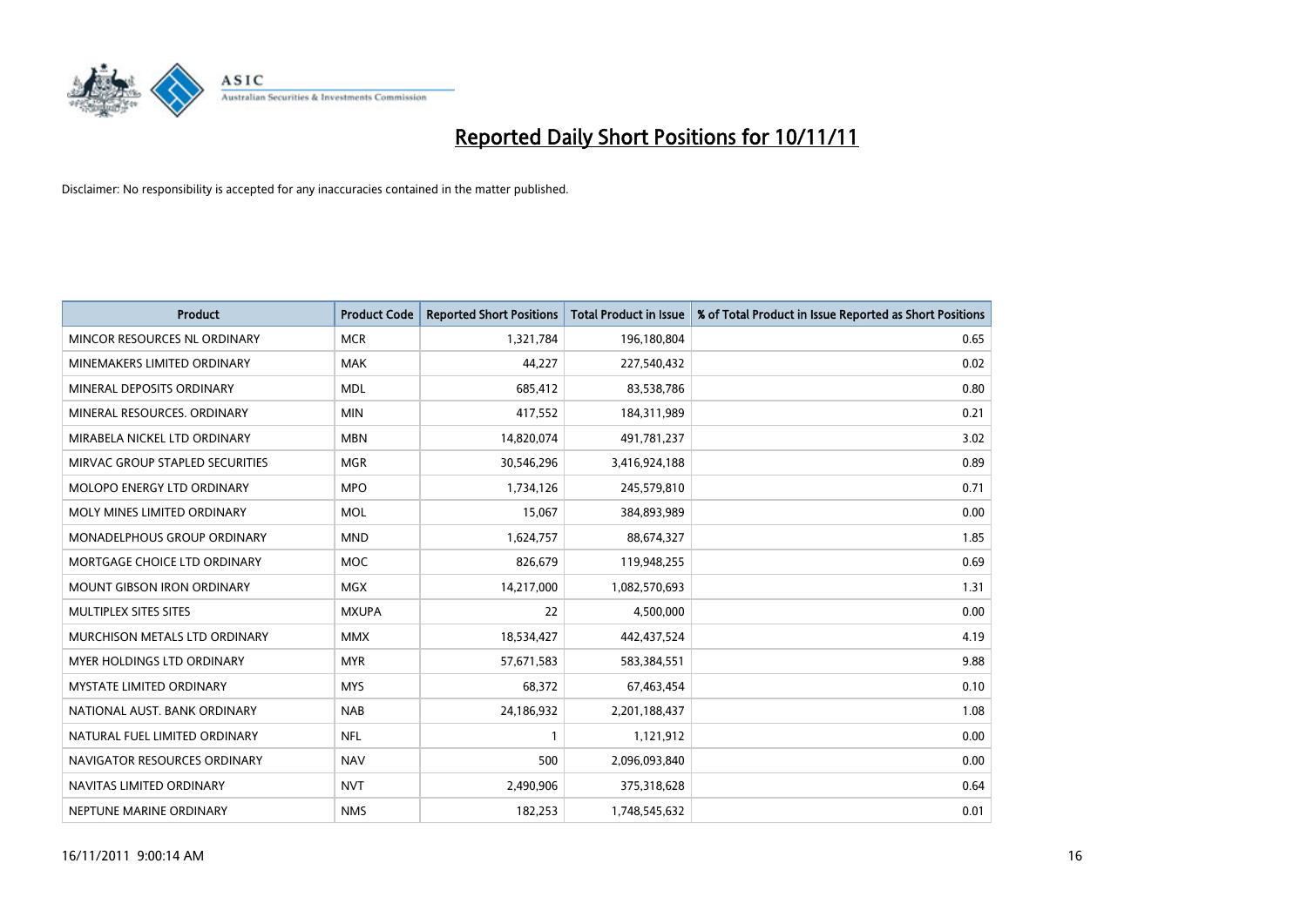

| <b>Product</b>                        | <b>Product Code</b> | <b>Reported Short Positions</b> | <b>Total Product in Issue</b> | % of Total Product in Issue Reported as Short Positions |
|---------------------------------------|---------------------|---------------------------------|-------------------------------|---------------------------------------------------------|
| NEW HOPE CORPORATION ORDINARY         | <b>NHC</b>          | 376,421                         | 830,230,549                   | 0.04                                                    |
| NEWCREST MINING ORDINARY              | <b>NCM</b>          | 2,046,487                       | 765,495,616                   | 0.24                                                    |
| NEWS CORP A NON-VOTING CDI            | <b>NWSLV</b>        | 3,102,248                       | 1,717,038,800                 | 0.18                                                    |
| NEWS CORP B VOTING CDI                | <b>NWS</b>          | 3,651,422                       | 798,520,953                   | 0.44                                                    |
| NEXBIS LIMITED ORDINARY               | <b>NBS</b>          | 63,733                          | 798,356,704                   | 0.01                                                    |
| NEXUS ENERGY LIMITED ORDINARY         | <b>NXS</b>          | 12,010,045                      | 1,326,697,820                 | 0.90                                                    |
| NIB HOLDINGS LIMITED ORDINARY         | <b>NHF</b>          | 104,911                         | 466,733,110                   | 0.02                                                    |
| NIDO PETROLEUM ORDINARY               | <b>NDO</b>          | 606,939                         | 1,389,163,151                 | 0.05                                                    |
| NOBLE MINERAL RES ORDINARY            | <b>NMG</b>          | 737,620                         | 522,308,820                   | 0.15                                                    |
| NORTHERN IRON LTD ORDINARY            | <b>NFE</b>          | 788,163                         | 336,084,863                   | 0.23                                                    |
| NRW HOLDINGS LIMITED ORDINARY         | <b>NWH</b>          | 209,611                         | 278,888,011                   | 0.05                                                    |
| NUCOAL RESOURCES NL ORDINARY          | <b>NCR</b>          | 79,200                          | 441,129,875                   | 0.02                                                    |
| NUFARM LIMITED ORDINARY               | <b>NUF</b>          | 3,984,834                       | 261,833,005                   | 1.53                                                    |
| OAKTON LIMITED ORDINARY               | <b>OKN</b>          | 621,288                         | 93,800,235                    | 0.66                                                    |
| OCEANAGOLD CORP. CHESS DEPOSITARY INT | <b>OGC</b>          | 837,680                         | 262,609,273                   | 0.30                                                    |
| OCEANIA CAPITAL LTD ORDINARY          | <b>OCP</b>          | 2,500                           | 91,921,295                    | 0.00                                                    |
| OIL SEARCH LTD ORDINARY               | <b>OSH</b>          | 11,103,625                      | 1,325,155,171                 | 0.84                                                    |
| OM HOLDINGS LIMITED ORDINARY          | <b>OMH</b>          | 7,105,955                       | 504,105,150                   | 1.41                                                    |
| <b>ONESTEEL LIMITED ORDINARY</b>      | OST                 | 41,703,951                      | 1,342,393,583                 | 3.10                                                    |
| ORICA LIMITED ORDINARY                | ORI                 | 2,601,661                       | 363,966,570                   | 0.68                                                    |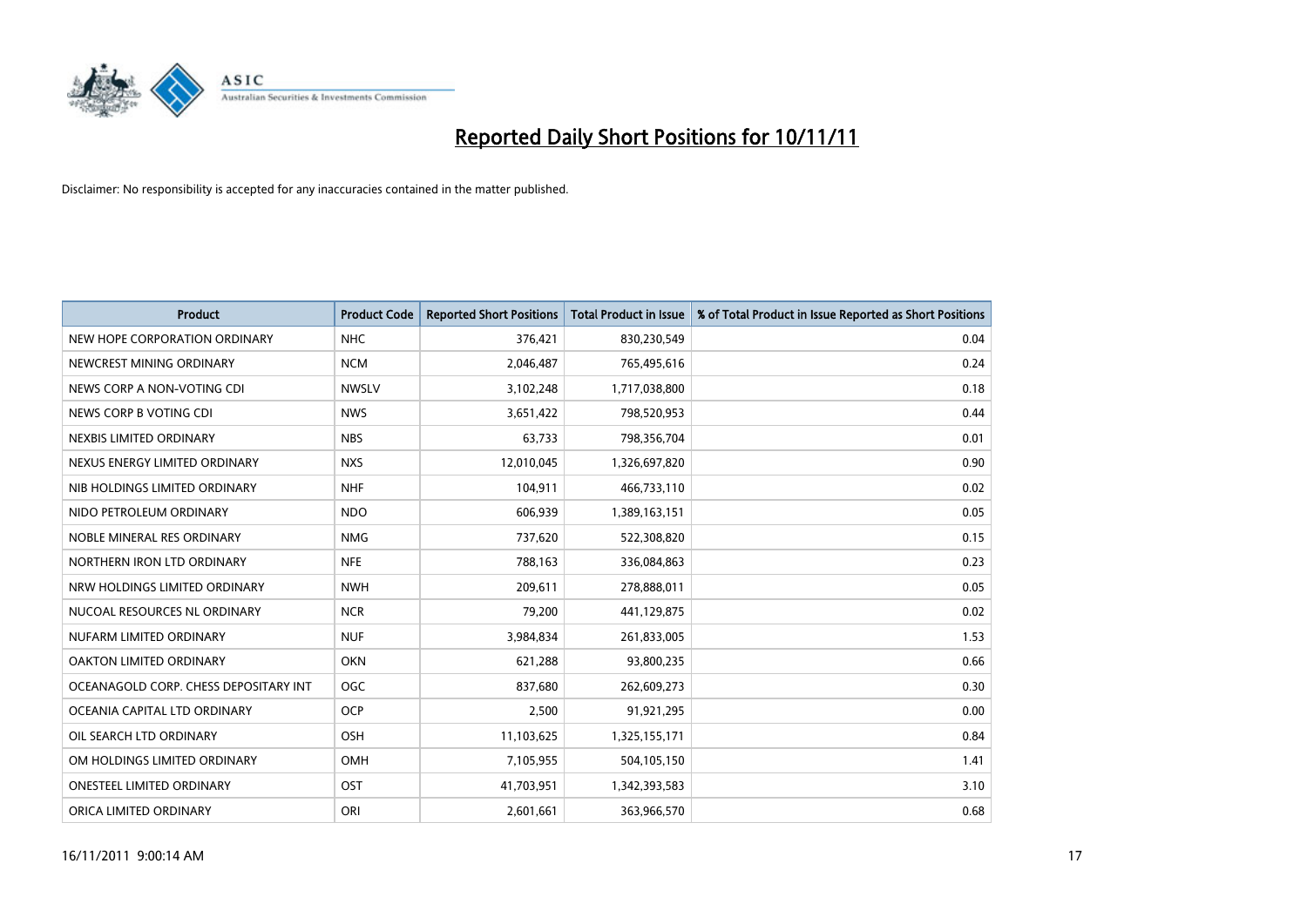

| <b>Product</b>                | <b>Product Code</b> | <b>Reported Short Positions</b> | <b>Total Product in Issue</b> | % of Total Product in Issue Reported as Short Positions |
|-------------------------------|---------------------|---------------------------------|-------------------------------|---------------------------------------------------------|
| ORIGIN ENERGY ORDINARY        | <b>ORG</b>          | 2,645,434                       | 1,086,116,538                 | 0.25                                                    |
| OROCOBRE LIMITED ORDINARY     | <b>ORE</b>          | 103,585                         | 103,195,029                   | 0.10                                                    |
| OROTONGROUP LIMITED ORDINARY  | <b>ORL</b>          | 5,934                           | 40,880,902                    | 0.01                                                    |
| OTTO ENERGY LIMITED ORDINARY  | OEL                 | 109,204                         | 1,138,290,071                 | 0.01                                                    |
| OZ MINERALS ORDINARY          | OZL                 | 10,064,154                      | 316,690,008                   | 3.14                                                    |
| PACIFIC BRANDS ORDINARY       | <b>PBG</b>          | 7,840,627                       | 931,386,248                   | 0.85                                                    |
| PALADIN ENERGY LTD ORDINARY   | <b>PDN</b>          | 32,784,351                      | 835,429,464                   | 3.95                                                    |
| PANAUST LIMITED ORDINARY      | PNA                 | 14,731,771                      | 593,892,185                   | 2.47                                                    |
| PANORAMIC RESOURCES ORDINARY  | PAN                 | 546,354                         | 207,050,710                   | 0.25                                                    |
| PAPERLINX LIMITED ORDINARY    | <b>PPX</b>          | 2,995,954                       | 609,280,761                   | 0.50                                                    |
| PAPILLON RES LTD ORDINARY     | PIR                 | 578,082                         | 209,170,467                   | 0.27                                                    |
| PATTIES FOODS LTD ORDINARY    | PFL                 |                                 | 138,989,223                   | 0.00                                                    |
| PEAK RESOURCES ORDINARY       | <b>PEK</b>          | 20,073                          | 155,979,643                   | 0.01                                                    |
| PEET LIMITED ORDINARY         | <b>PPC</b>          | 74,400                          | 320,170,604                   | 0.02                                                    |
| PENINSULA ENERGY LTD ORDINARY | <b>PEN</b>          | 1,493,377                       | 2,135,490,443                 | 0.07                                                    |
| PERILYA LIMITED ORDINARY      | PEM                 | 2,199,790                       | 722,413,904                   | 0.31                                                    |
| PERPETUAL LIMITED ORDINARY    | <b>PPT</b>          | 2,775,548                       | 41,342,420                    | 6.71                                                    |
| PERSEUS MINING LTD ORDINARY   | PRU                 | 2,245,436                       | 451,817,088                   | 0.49                                                    |
| PETSEC ENERGY ORDINARY        | <b>PSA</b>          | 223,332                         | 231,283,622                   | 0.10                                                    |
| PHARMAXIS LTD ORDINARY        | <b>PXS</b>          | 1,867,683                       | 229,116,309                   | 0.81                                                    |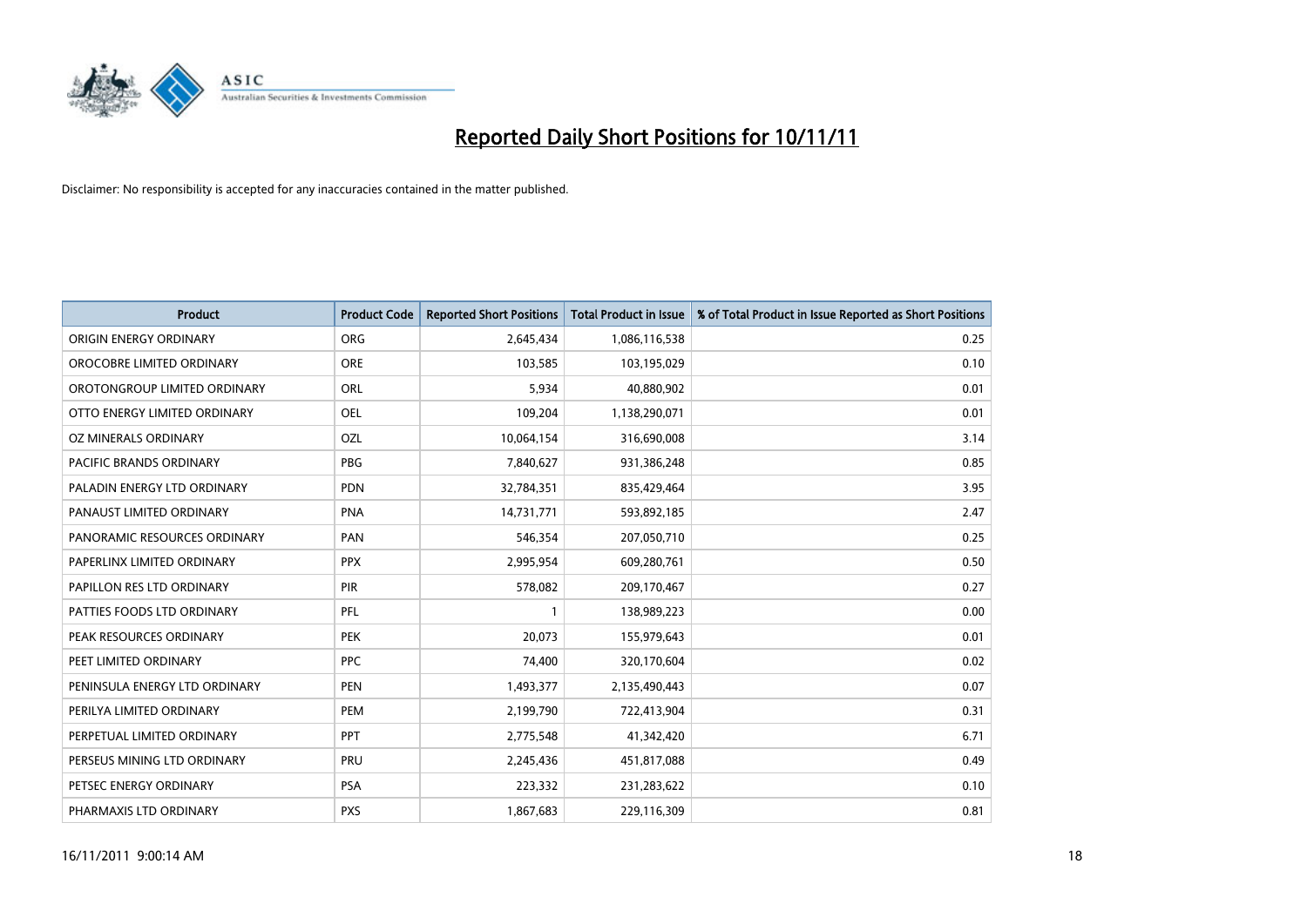

| <b>Product</b>                 | <b>Product Code</b> | <b>Reported Short Positions</b> | Total Product in Issue | % of Total Product in Issue Reported as Short Positions |
|--------------------------------|---------------------|---------------------------------|------------------------|---------------------------------------------------------|
| PHOSPHAGENICS LTD. ORDINARY    | POH                 | 485,386                         | 946,132,731            | 0.05                                                    |
| PHOTON GROUP LTD ORDINARY      | PGA                 | 250,510                         | 1,540,886,866          | 0.02                                                    |
| PLATINUM ASSET ORDINARY        | <b>PTM</b>          | 5,839,653                       | 561,347,878            | 1.05                                                    |
| PLATINUM AUSTRALIA ORDINARY    | <b>PLA</b>          | 4,301,483                       | 417,130,039            | 1.04                                                    |
| PLATINUM CAPITAL LTD ORDINARY  | <b>PMC</b>          |                                 | 165,756,878            | 0.00                                                    |
| PMP LIMITED ORDINARY           | PMP                 | 1,964                           | 329,842,473            | 0.00                                                    |
| PORT BOUVARD LIMITED ORDINARY  | PBD                 | 6,754                           | 593,868,295            | 0.00                                                    |
| PREMIER INVESTMENTS ORDINARY   | <b>PMV</b>          | 196,905                         | 155,062,831            | 0.13                                                    |
| PRIMA BIOMED LTD ORDINARY      | <b>PRR</b>          | 3,840,292                       | 1,013,880,266          | 0.38                                                    |
| PRIMARY HEALTH CARE ORDINARY   | <b>PRY</b>          | 10,507,834                      | 500,336,679            | 2.09                                                    |
| PRIME MEDIA GRP LTD ORDINARY   | <b>PRT</b>          | 989                             | 366,330,303            | 0.00                                                    |
| PRIMEAG AUSTRALIA ORDINARY     | PAG                 | 12,527                          | 266,394,444            | 0.00                                                    |
| PROGEN PHARMACEUTIC ORDINARY   | PGL                 | 151,596                         | 24,709,097             | 0.61                                                    |
| PROGRAMMED ORDINARY            | <b>PRG</b>          | 530,119                         | 118,169,908            | 0.44                                                    |
| <b>PSIVIDA CORP CDI 1:1</b>    | <b>PVA</b>          | 6.878                           | 8,689,940              | 0.08                                                    |
| <b>QANTAS AIRWAYS ORDINARY</b> | QAN                 | 34,914,708                      | 2,265,123,620          | 1.55                                                    |
| OBE INSURANCE GROUP ORDINARY   | <b>OBE</b>          | 26,458,925                      | 1,115,545,692          | 2.33                                                    |
| OR NATIONAL LIMITED ORDINARY   | <b>ORN</b>          | 16,042,033                      | 2,440,000,000          | 0.66                                                    |
| QUBE LOGISTICS HLDG ORDINARY   | <b>QUB</b>          | 141,802                         | 803,032,897            | 0.01                                                    |
| RAMELIUS RESOURCES ORDINARY    | <b>RMS</b>          | 2,071,846                       | 291,773,665            | 0.70                                                    |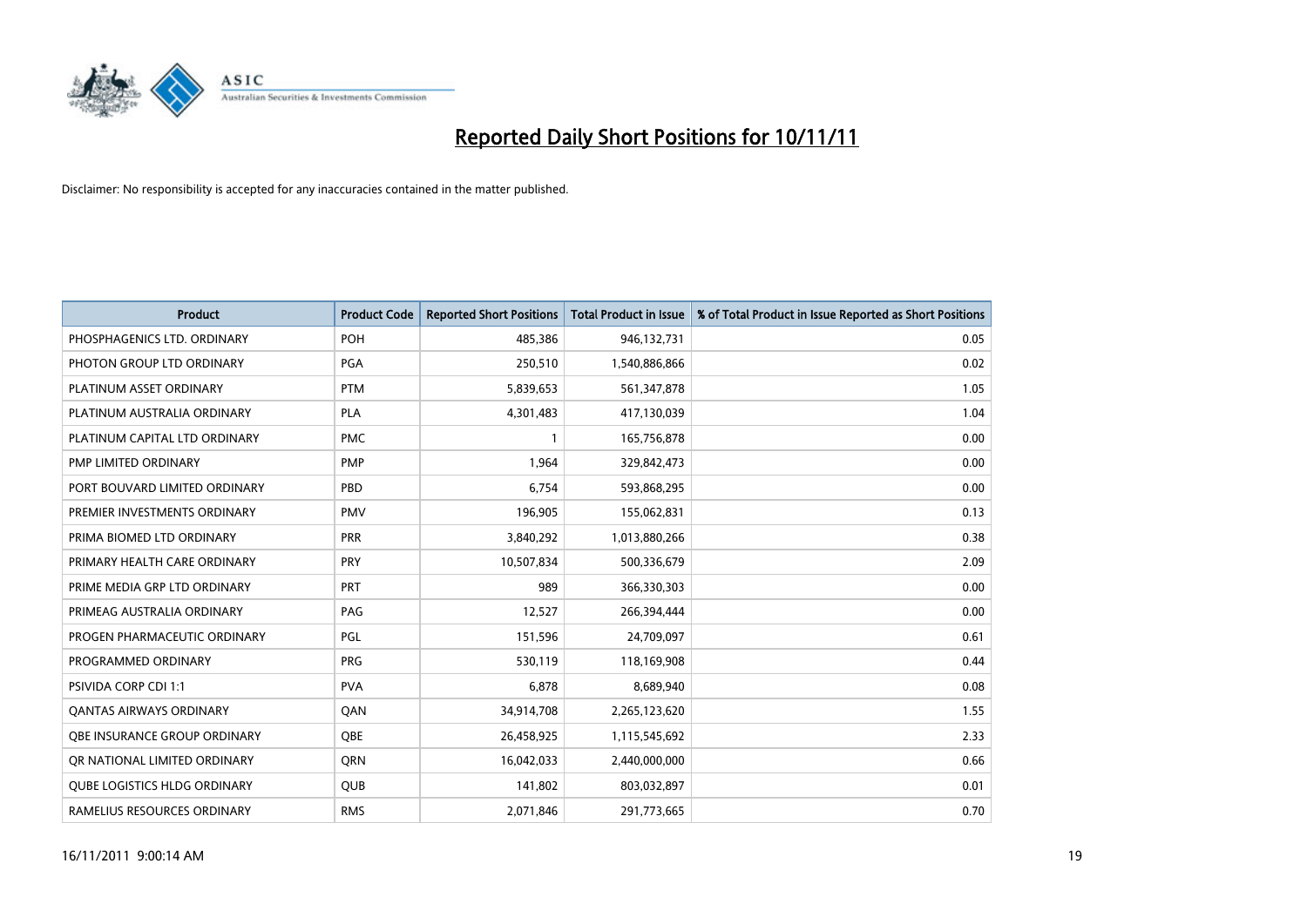

| <b>Product</b>                      | <b>Product Code</b> | <b>Reported Short Positions</b> | <b>Total Product in Issue</b> | % of Total Product in Issue Reported as Short Positions |
|-------------------------------------|---------------------|---------------------------------|-------------------------------|---------------------------------------------------------|
| RAMSAY HEALTH CARE ORDINARY         | <b>RHC</b>          | 853,663                         | 202,081,252                   | 0.40                                                    |
| <b>RCR TOMLINSON ORDINARY</b>       | <b>RCR</b>          | 68,479                          | 133,568,505                   | 0.05                                                    |
| <b>REA GROUP ORDINARY</b>           | <b>REA</b>          | 385,625                         | 131,714,699                   | 0.29                                                    |
| RECKON LIMITED ORDINARY             | <b>RKN</b>          | 844,500                         | 133,354,672                   | 0.63                                                    |
| <b>RED FORK ENERGY ORDINARY</b>     | <b>RFE</b>          | 7,696                           | 269,769,853                   | 0.00                                                    |
| REDBANK ENERGY LTD ORDINARY         | AEJ                 | 19                              | 786,287                       | 0.00                                                    |
| REED RESOURCES LTD ORDINARY         | <b>RDR</b>          | 327,861                         | 264,742,501                   | 0.12                                                    |
| REGIS RESOURCES ORDINARY            | <b>RRL</b>          | 799,994                         | 434,297,441                   | 0.20                                                    |
| RESMED INC CDI 10:1                 | <b>RMD</b>          | 6,335,731                       | 1,556,242,300                 | 0.40                                                    |
| <b>RESOLUTE MINING ORDINARY</b>     | <b>RSG</b>          | 3,650,756                       | 469,558,162                   | 0.77                                                    |
| RESOURCE AND INVEST. ORDINARY       | <b>RNI</b>          | 69                              | 124,984,308                   | 0.00                                                    |
| <b>RESOURCE GENERATION ORDINARY</b> | <b>RES</b>          | 341,811                         | 262,895,652                   | 0.13                                                    |
| RETAIL FOOD GROUP ORDINARY          | <b>RFG</b>          | 89                              | 108,229,282                   | 0.00                                                    |
| REVERSE CORP LIMITED ORDINARY       | <b>REF</b>          | 25,141                          | 92,382,175                    | 0.03                                                    |
| REX MINERALS LIMITED ORDINARY       | <b>RXM</b>          | 1,515,383                       | 153,635,519                   | 0.97                                                    |
| RHG LIMITED ORDINARY                | <b>RHG</b>          | 31,776                          | 308,483,177                   | 0.01                                                    |
| RIALTO ENERGY ORDINARY              | <b>RIA</b>          | 115,906                         | 375,006,264                   | 0.03                                                    |
| RIDLEY CORPORATION ORDINARY         | <b>RIC</b>          | 4,755                           | 307,817,071                   | 0.00                                                    |
| RIO TINTO LIMITED ORDINARY          | <b>RIO</b>          | 26,419,102                      | 435,758,720                   | 6.04                                                    |
| RIVERCITY MOTORWAY STAPLED          | <b>RCY</b>          | 132,000                         | 957,010,115                   | 0.01                                                    |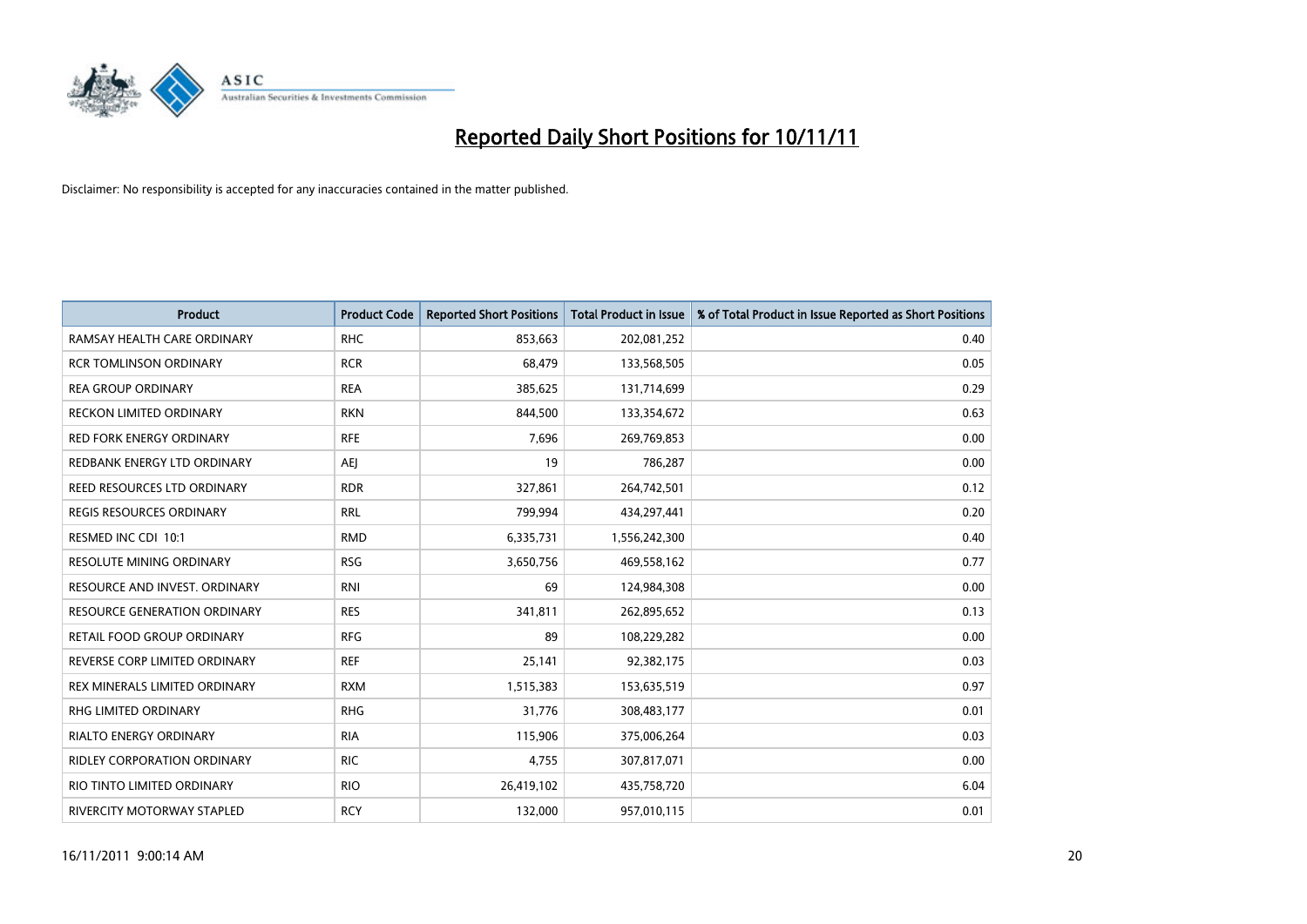

| <b>Product</b>                        | <b>Product Code</b> | <b>Reported Short Positions</b> | <b>Total Product in Issue</b> | % of Total Product in Issue Reported as Short Positions |
|---------------------------------------|---------------------|---------------------------------|-------------------------------|---------------------------------------------------------|
| ROC OIL COMPANY ORDINARY              | <b>ROC</b>          | 2,146,860                       | 685,797,763                   | 0.30                                                    |
| ROYAL WOLF HOLDINGS ORDINARY          | <b>RWH</b>          | 60,000                          | 100,387,052                   | 0.06                                                    |
| SAI GLOBAL LIMITED ORDINARY           | SAI                 | 1,878,628                       | 202,247,989                   | 0.92                                                    |
| SALMAT LIMITED ORDINARY               | <b>SLM</b>          | 251,413                         | 159,802,174                   | 0.16                                                    |
| SAMSON OIL & GAS LTD ORDINARY         | SSN                 | 210,356                         | 1,750,169,370                 | 0.00                                                    |
| SANDFIRE RESOURCES ORDINARY           | <b>SFR</b>          | 2,362,193                       | 150,879,969                   | 1.55                                                    |
| SANTOS LTD DEF EX ESG                 | <b>STON</b>         | 21,875                          | 53,206,121                    | 0.04                                                    |
| SANTOS LTD ORDINARY                   | <b>STO</b>          | 22,181,501                      | 889,618,644                   | 2.51                                                    |
| SARACEN MINERAL ORDINARY              | SAR                 | 198,254                         | 588,210,240                   | 0.02                                                    |
| SEDGMAN LIMITED ORDINARY              | <b>SDM</b>          | 320,634                         | 211,993,676                   | 0.15                                                    |
| SEEK LIMITED ORDINARY                 | <b>SEK</b>          | 16,327,454                      | 337,079,207                   | 4.83                                                    |
| SELECT HARVESTS ORDINARY              | <b>SHV</b>          | 77,308                          | 56,392,664                    | 0.14                                                    |
| SENETAS CORPORATION ORDINARY          | <b>SEN</b>          | 756,999                         | 463,105,195                   | 0.16                                                    |
| SENEX ENERGY LIMITED ORDINARY         | SXY                 | 400.000                         | 915,484,081                   | 0.04                                                    |
| SERVCORP LIMITED ORDINARY             | SRV                 | 26,183                          | 98,440,807                    | 0.03                                                    |
| SERVICE STREAM ORDINARY               | <b>SSM</b>          | 344,663                         | 283,418,867                   | 0.12                                                    |
| SEVEN GROUP HOLDINGS CONV. RED. PREF. | <b>SVWPA</b>        | 35,365                          | 4,963,640                     | 0.71                                                    |
| SEVEN GROUP HOLDINGS ORDINARY         | <b>SVW</b>          | 630,620                         | 306,410,281                   | 0.19                                                    |
| SEVEN WEST MEDIA LTD ORDINARY         | <b>SWM</b>          | 2,764,765                       | 645,719,542                   | 0.42                                                    |
| SIGMA PHARMACEUTICAL ORDINARY         | <b>SIP</b>          | 12,190,059                      | 1,178,626,572                 | 1.03                                                    |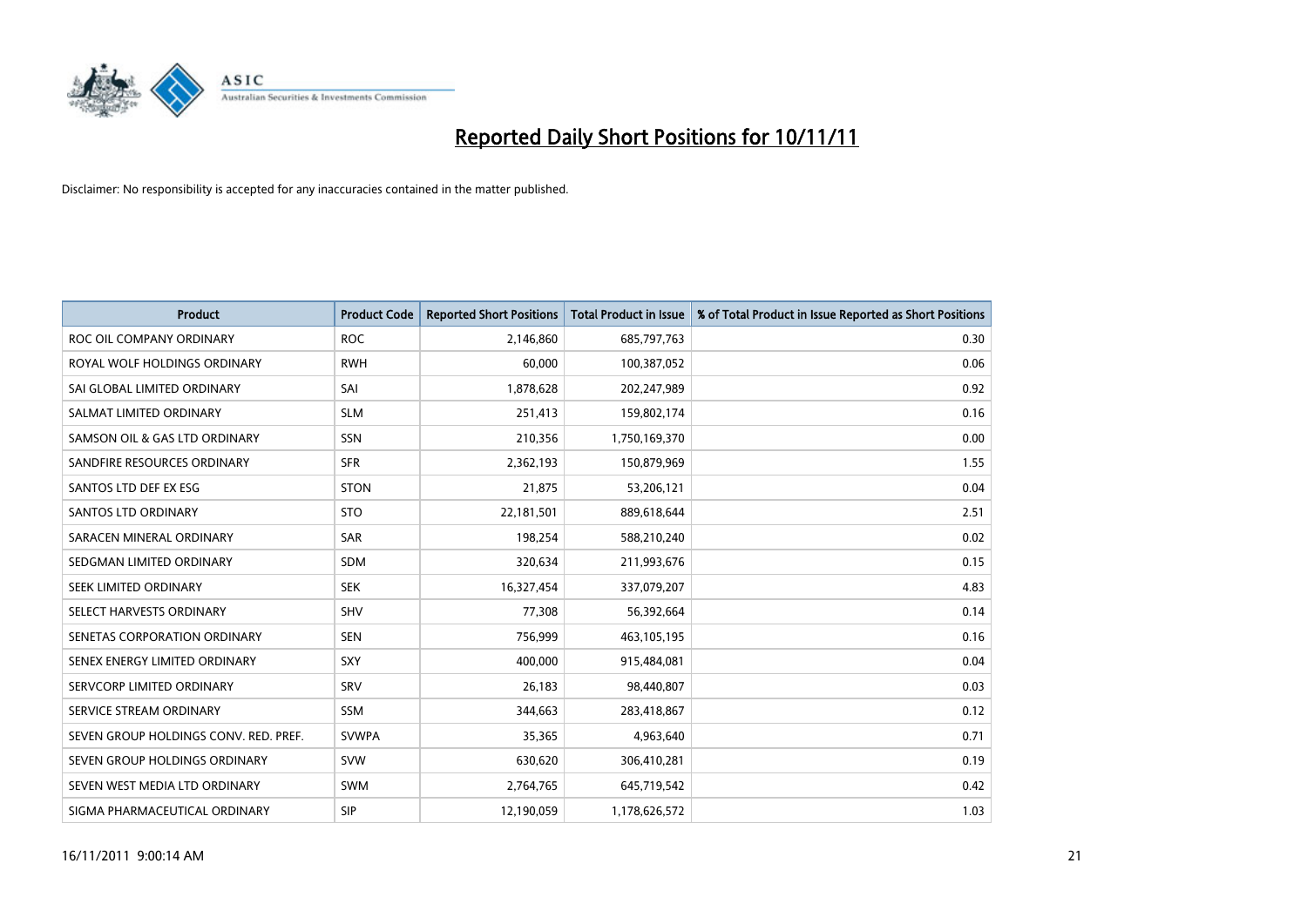

| <b>Product</b>                           | <b>Product Code</b> | <b>Reported Short Positions</b> | <b>Total Product in Issue</b> | % of Total Product in Issue Reported as Short Positions |
|------------------------------------------|---------------------|---------------------------------|-------------------------------|---------------------------------------------------------|
| SILEX SYSTEMS ORDINARY                   | <b>SLX</b>          | 567,026                         | 170,133,997                   | 0.32                                                    |
| SILVER LAKE RESOURCE ORDINARY            | <b>SLR</b>          | 41,216                          | 185,502,828                   | 0.02                                                    |
| SIMS METAL MGMT LTD ORDINARY             | SGM                 | 3,375,375                       | 207,811,428                   | 1.62                                                    |
| SINGAPORE TELECOMM. CHESS DEPOSITARY INT | <b>SGT</b>          | 6,907,343                       | 188,667,418                   | 3.66                                                    |
| SIRIUS RESOURCES NL ORDINARY             | <b>SIR</b>          | 82,500                          | 137,134,586                   | 0.06                                                    |
| SIRTEX MEDICAL ORDINARY                  | <b>SRX</b>          | 2,339                           | 55,768,136                    | 0.00                                                    |
| SKILLED GROUP LTD ORDINARY               | <b>SKE</b>          | 48,872                          | 233, 243, 776                 | 0.01                                                    |
| SMS MANAGEMENT, ORDINARY                 | <b>SMX</b>          | 111,957                         | 68,290,180                    | 0.17                                                    |
| SONIC HEALTHCARE ORDINARY                | <b>SHL</b>          | 5,935,505                       | 389,969,875                   | 1.51                                                    |
| SOUL PATTINSON (W.H) ORDINARY            | SOL                 | 505                             | 238,640,580                   | 0.00                                                    |
| SOUTH BOULDER MINES ORDINARY             | <b>STB</b>          | 58,447                          | 87,115,688                    | 0.07                                                    |
| SP AUSNET STAPLED SECURITIES             | <b>SPN</b>          | 9,576,240                       | 2,850,932,204                 | 0.32                                                    |
| SPARK INFRASTRUCTURE STAPLED NOTE & UNIT | SKI                 | 16,386,433                      | 1,326,734,264                 | 1.22                                                    |
| SPDR 200 FUND ETF UNITS                  | <b>STW</b>          | 8                               | 52,878,556                    | 0.00                                                    |
| SPECIALTY FASHION ORDINARY               | <b>SFH</b>          | 596,318                         | 192,086,121                   | 0.31                                                    |
| SPOTLESS GROUP LTD ORDINARY              | <b>SPT</b>          | 1,223,385                       | 265,454,407                   | 0.46                                                    |
| ST BARBARA LIMITED ORDINARY              | <b>SBM</b>          | 7,598,292                       | 325,615,389                   | 2.33                                                    |
| STAGING CONNECTIONS ORDINARY             | <b>STG</b>          | 2,917,189                       | 78,317,726                    | 3.72                                                    |
| STANMORE COAL LTD ORDINARY               | <b>SMR</b>          | 110,047                         | 89,791,402                    | 0.12                                                    |
| STARPHARMA HOLDINGS ORDINARY             | SPL                 | 1,375,342                       | 248,026,578                   | 0.55                                                    |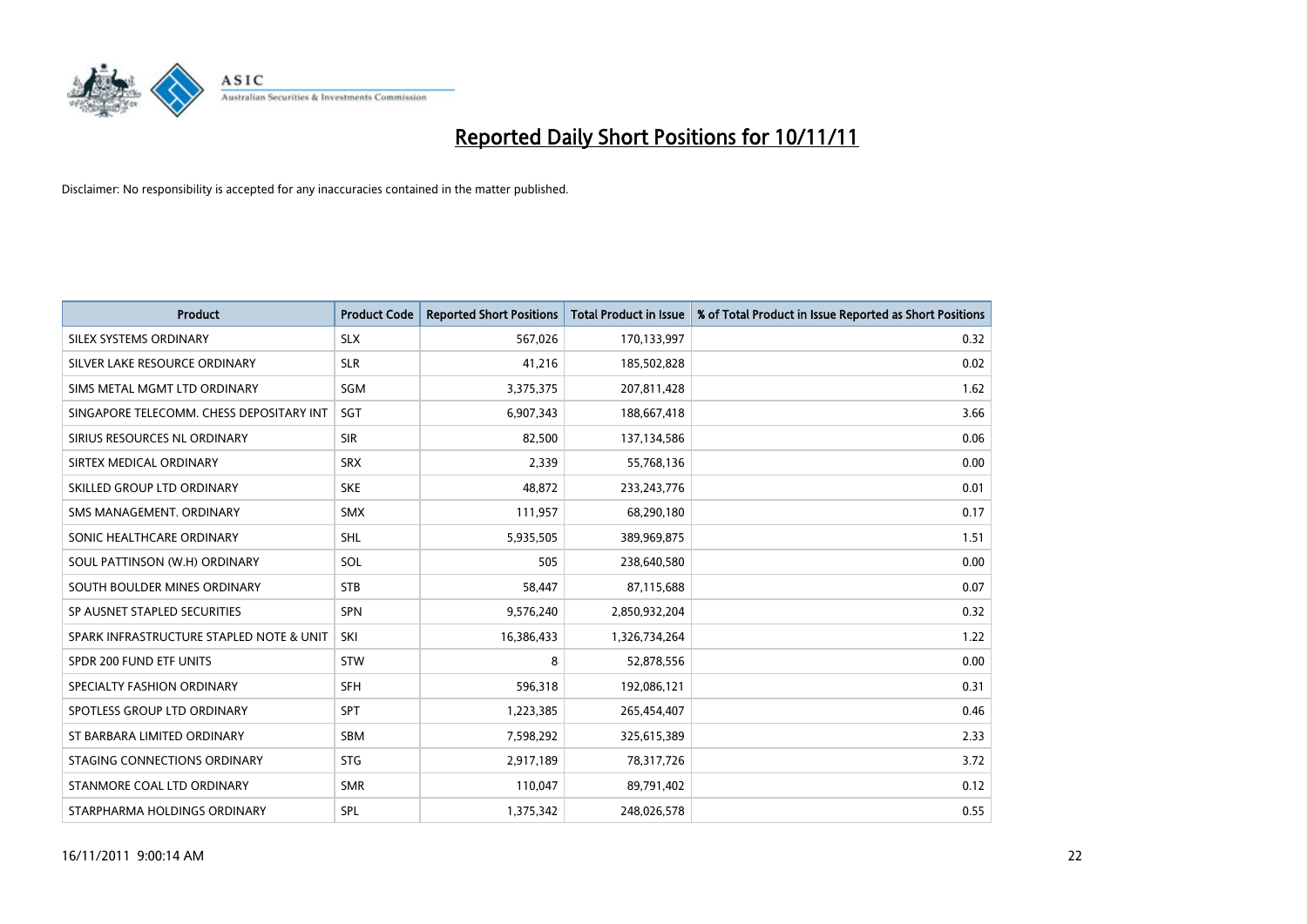

| <b>Product</b>                       | <b>Product Code</b> | <b>Reported Short Positions</b> | <b>Total Product in Issue</b> | % of Total Product in Issue Reported as Short Positions |
|--------------------------------------|---------------------|---------------------------------|-------------------------------|---------------------------------------------------------|
| STH AMERICAN COR LTD ORDINARY        | SAY                 | 9,200                           | 257,785,604                   | 0.00                                                    |
| STHN CROSS MEDIA ORDINARY            | <b>SXL</b>          | 3,616,244                       | 705,766,444                   | 0.52                                                    |
| STOCKLAND UNITS/ORD STAPLED          | SGP                 | 22,883,037                      | 2,338,995,230                 | 0.95                                                    |
| STRAITS RES LTD. ORDINARY            | SRO                 | 487,325                         | 324,796,141                   | 0.15                                                    |
| STW COMMUNICATIONS ORDINARY          | SGN                 | 307,348                         | 363,702,471                   | 0.08                                                    |
| SUNCORP GROUP LTD ORDINARY           | <b>SUN</b>          | 10,225,466                      | 1,286,600,980                 | 0.78                                                    |
| SUNDANCE ENERGY ORDINARY             | <b>SEA</b>          | 62,034                          | 277,098,474                   | 0.02                                                    |
| SUNDANCE RESOURCES ORDINARY          | <b>SDL</b>          | 4,769,995                       | 2,899,082,169                 | 0.16                                                    |
| SUNLAND GROUP LTD ORDINARY           | <b>SDG</b>          | 38,698                          | 201,578,526                   | 0.02                                                    |
| SUPER RET REP LTD ORDINARY           | <b>SUL</b>          | 2,712,823                       | 185,306,121                   | 1.46                                                    |
| SWICK MINING ORDINARY                | <b>SWK</b>          | 1,548                           | 236,724,970                   | 0.00                                                    |
| SYMEX HOLDINGS ORDINARY              | <b>SYM</b>          | 6,633                           | 191,593,493                   | 0.00                                                    |
| <b>TABCORP HOLDINGS LTD ORDINARY</b> | <b>TAH</b>          | 5,973,650                       | 712,805,880                   | 0.83                                                    |
| <b>TALENT2 INTERNATION ORDINARY</b>  | <b>TWO</b>          | 7                               | 147,257,826                   | 0.00                                                    |
| TANAMI GOLD NL ORDINARY              | <b>TAM</b>          | 212,001                         | 260,997,677                   | 0.08                                                    |
| TAP OIL LIMITED ORDINARY             | <b>TAP</b>          | 3,124,659                       | 240,995,311                   | 1.29                                                    |
| TASSAL GROUP LIMITED ORDINARY        | <b>TGR</b>          | 77,530                          | 146,304,404                   | 0.05                                                    |
| TATTS GROUP LTD ORDINARY             | <b>TTS</b>          | 13,598,661                      | 1,340,756,623                 | 0.99                                                    |
| TELECOM CORPORATION ORDINARY         | <b>TEL</b>          | 14,105,262                      | 1,924,943,857                 | 0.71                                                    |
| TELSTRA CORPORATION, ORDINARY        | <b>TLS</b>          | 31,835,751                      | 12,443,074,357                | 0.24                                                    |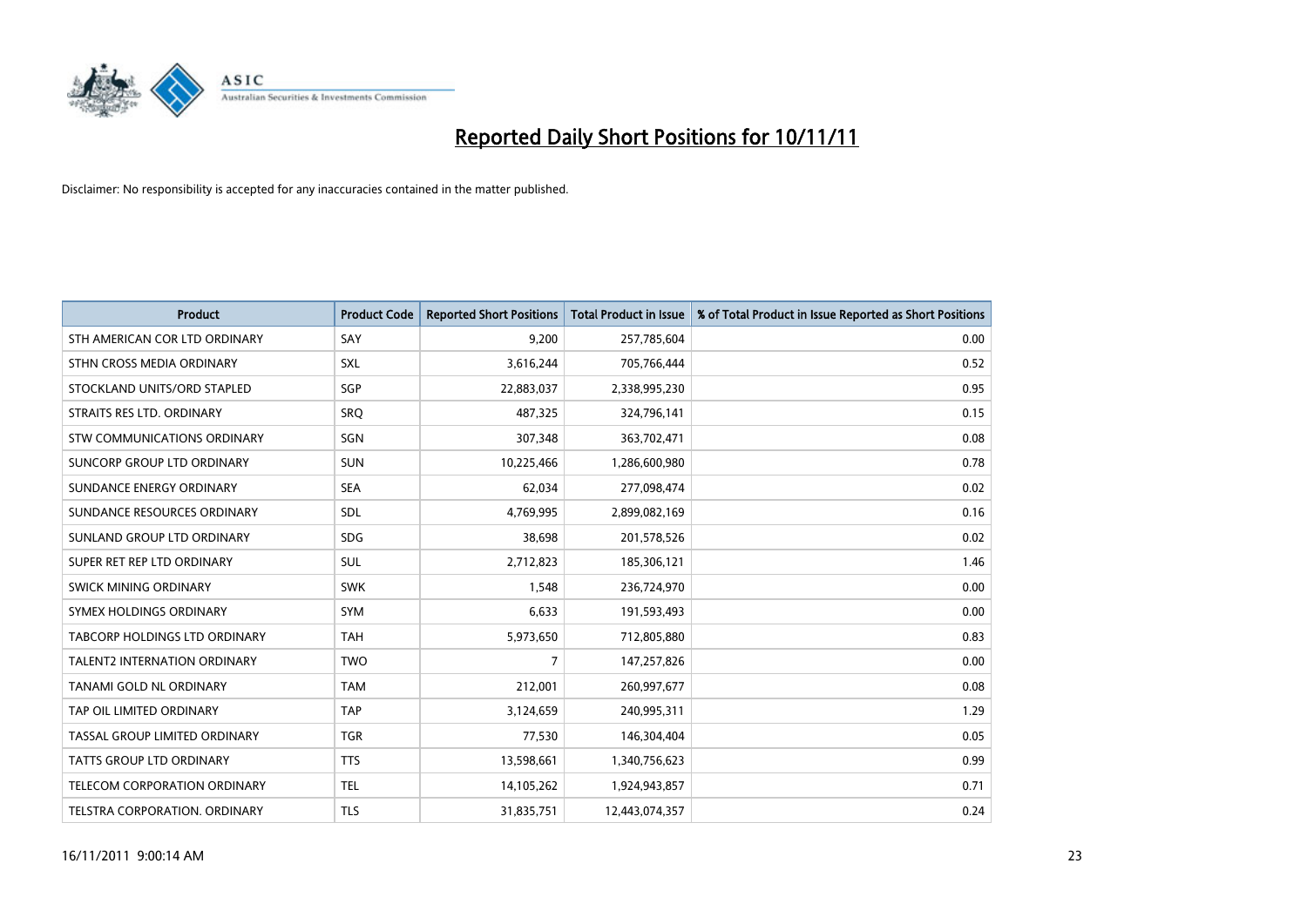

| <b>Product</b>                       | <b>Product Code</b> | <b>Reported Short Positions</b> | <b>Total Product in Issue</b> | % of Total Product in Issue Reported as Short Positions |
|--------------------------------------|---------------------|---------------------------------|-------------------------------|---------------------------------------------------------|
| TEN NETWORK HOLDINGS ORDINARY        | <b>TEN</b>          | 48,246,891                      | 1,045,236,720                 | 4.63                                                    |
| TERANGA GOLD CORP CDI 1:1            | <b>TGZ</b>          | 165,028                         | 153,870,012                   | 0.09                                                    |
| TFS CORPORATION LTD ORDINARY         | <b>TFC</b>          | 78,339                          | 279,621,829                   | 0.03                                                    |
| THAKRAL HOLDINGS GRP ORDINARY/UNIT   | <b>THG</b>          | 200                             | 585,365,014                   | 0.00                                                    |
| THE REJECT SHOP ORDINARY             | <b>TRS</b>          | 1,351,044                       | 26,071,170                    | 5.16                                                    |
| THOR MINING PLC CHESS DEPOSITARY 1:1 | <b>THR</b>          | 2,307                           | 222,489,120                   | 0.00                                                    |
| THORN GROUP LIMITED ORDINARY         | <b>TGA</b>          | 75,008                          | 146,091,970                   | 0.04                                                    |
| TIGER RESOURCES ORDINARY             | <b>TGS</b>          | 892,962                         | 671,110,549                   | 0.12                                                    |
| TISHMAN SPEYER UNITS                 | <b>TSO</b>          | 62,609                          | 338,440,904                   | 0.02                                                    |
| TNG LIMITED ORDINARY                 | <b>TNG</b>          | 4,321                           | 284,803,062                   | 0.00                                                    |
| TOLL HOLDINGS LTD ORDINARY           | <b>TOL</b>          | 21,462,288                      | 717,133,875                   | 2.98                                                    |
| TORO ENERGY LIMITED ORDINARY         | <b>TOE</b>          | 35,404                          | 975,436,676                   | 0.00                                                    |
| <b>TOWER LIMITED ORDINARY</b>        | <b>TWR</b>          | 689,519                         | 265,176,580                   | 0.26                                                    |
| TOX FREE SOLUTIONS ORDINARY          | <b>TOX</b>          | 14,845                          | 97,626,882                    | 0.01                                                    |
| TPG TELECOM LIMITED ORDINARY         | <b>TPM</b>          | 3,558,255                       | 783,895,606                   | 0.43                                                    |
| <b>TRANSFIELD SERVICES ORDINARY</b>  | <b>TSE</b>          | 4,573,265                       | 548,450,906                   | 0.82                                                    |
| TRANSPACIFIC INDUST, ORDINARY        | <b>TPI</b>          | 5,513,639                       | 1,490,155,467                 | 0.35                                                    |
| TRANSURBAN GROUP TRIPLE STAPLED SEC. | <b>TCL</b>          | 2,122,988                       | 1,450,874,876                 | 0.13                                                    |
| TREASURY WINE ESTATE ORDINARY        | <b>TWE</b>          | 11,952,547                      | 647,227,144                   | 1.84                                                    |
| TRINITY GROUP STAPLED SECURITIES     | <b>TCO</b>          | 3,419                           | 193,235,631                   | 0.00                                                    |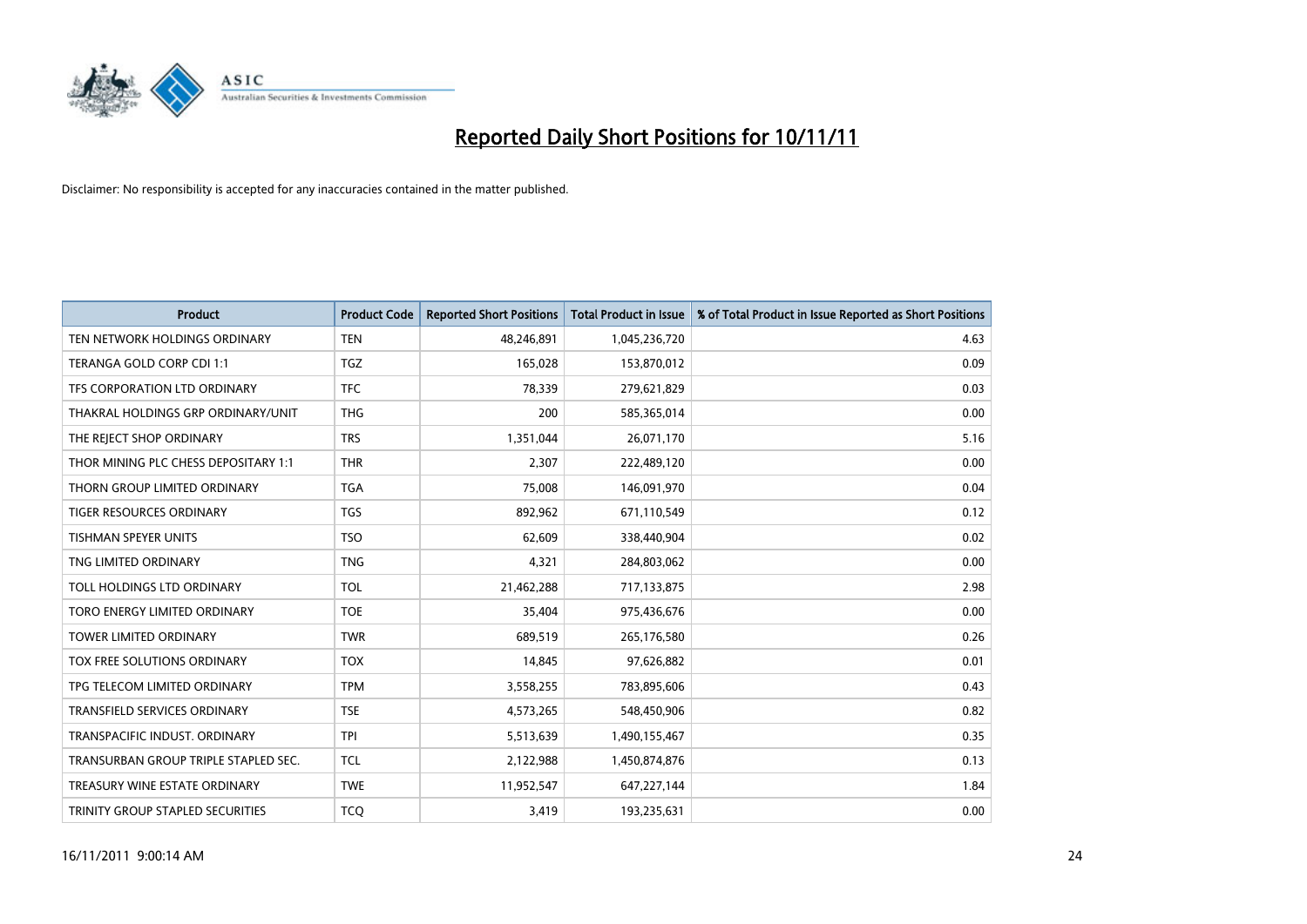

| <b>Product</b>                         | <b>Product Code</b> | <b>Reported Short Positions</b> | <b>Total Product in Issue</b> | % of Total Product in Issue Reported as Short Positions |
|----------------------------------------|---------------------|---------------------------------|-------------------------------|---------------------------------------------------------|
| TROY RESOURCES NL ORDINARY             | <b>TRY</b>          | 89,346                          | 88,149,823                    | 0.10                                                    |
| UGL LIMITED ORDINARY                   | <b>UGL</b>          | 4,431,932                       | 166,047,171                   | 2.65                                                    |
| UNILIFE CORPORATION CDI 6:1            | <b>UNS</b>          | 913,973                         | 264,133,452                   | 0.34                                                    |
| UNITED OVERSEAS AUST ORDINARY          | <b>UOS</b>          | 1.000                           | 1,030,289,772                 | 0.00                                                    |
| <b>VDM GROUP LIMITED ORDINARY</b>      | <b>VMG</b>          | 11,116                          | 932,485,103                   | 0.00                                                    |
| <b>VENTURE MINERALS ORDINARY</b>       | <b>VMS</b>          | 297,943                         | 221,093,592                   | 0.13                                                    |
| VIEW RESOURCES LTD ORDINARY            | <b>VRE</b>          | 1,760                           | 881,953,670                   | 0.00                                                    |
| VIRGIN BLUE HOLDINGS ORDINARY          | <b>VBA</b>          | 37,709,923                      | 2,210,197,600                 | 1.71                                                    |
| <b>VITA GROUP LTD ORDINARY</b>         | <b>VTG</b>          | 75,190                          | 142,499,800                   | 0.05                                                    |
| VITERRA INC CDI 1:1                    | <b>VTA</b>          | 3,828                           | 68,629,939                    | 0.01                                                    |
| <b>WATPAC LIMITED ORDINARY</b>         | <b>WTP</b>          | 209,777                         | 185,160,973                   | 0.11                                                    |
| <b>WDS LIMITED ORDINARY</b>            | <b>WDS</b>          | 701                             | 144,740,614                   | 0.00                                                    |
| WEBIET LIMITED ORDINARY                | <b>WEB</b>          | 52,578                          | 73,368,062                    | 0.07                                                    |
| <b>WESFARMERS LIMITED ORDINARY</b>     | <b>WES</b>          | 21,240,232                      | 1,005,852,841                 | 2.10                                                    |
| WESFARMERS LIMITED PARTIALLY PROTECTED | <b>WESN</b>         | 399,397                         | 151,219,321                   | 0.26                                                    |
| <b>WESTERN AREAS NL ORDINARY</b>       | <b>WSA</b>          | 10,342,370                      | 179,735,899                   | 5.73                                                    |
| WESTERN DESERT RES. ORDINARY           | <b>WDR</b>          | 948                             | 207, 277, 648                 | 0.00                                                    |
| WESTFIELD GROUP ORD/UNIT STAPLED SEC   | <b>WDC</b>          | 11,054,617                      | 2,308,988,539                 | 0.45                                                    |
| WESTFIELD RETAIL TST UNIT STAPLED      | <b>WRT</b>          | 43,433,752                      | 3,054,166,195                 | 1.39                                                    |
| WESTPAC BANKING CORP ORDINARY          | <b>WBC</b>          | 74,742,536                      | 3,030,599,596                 | 2.41                                                    |